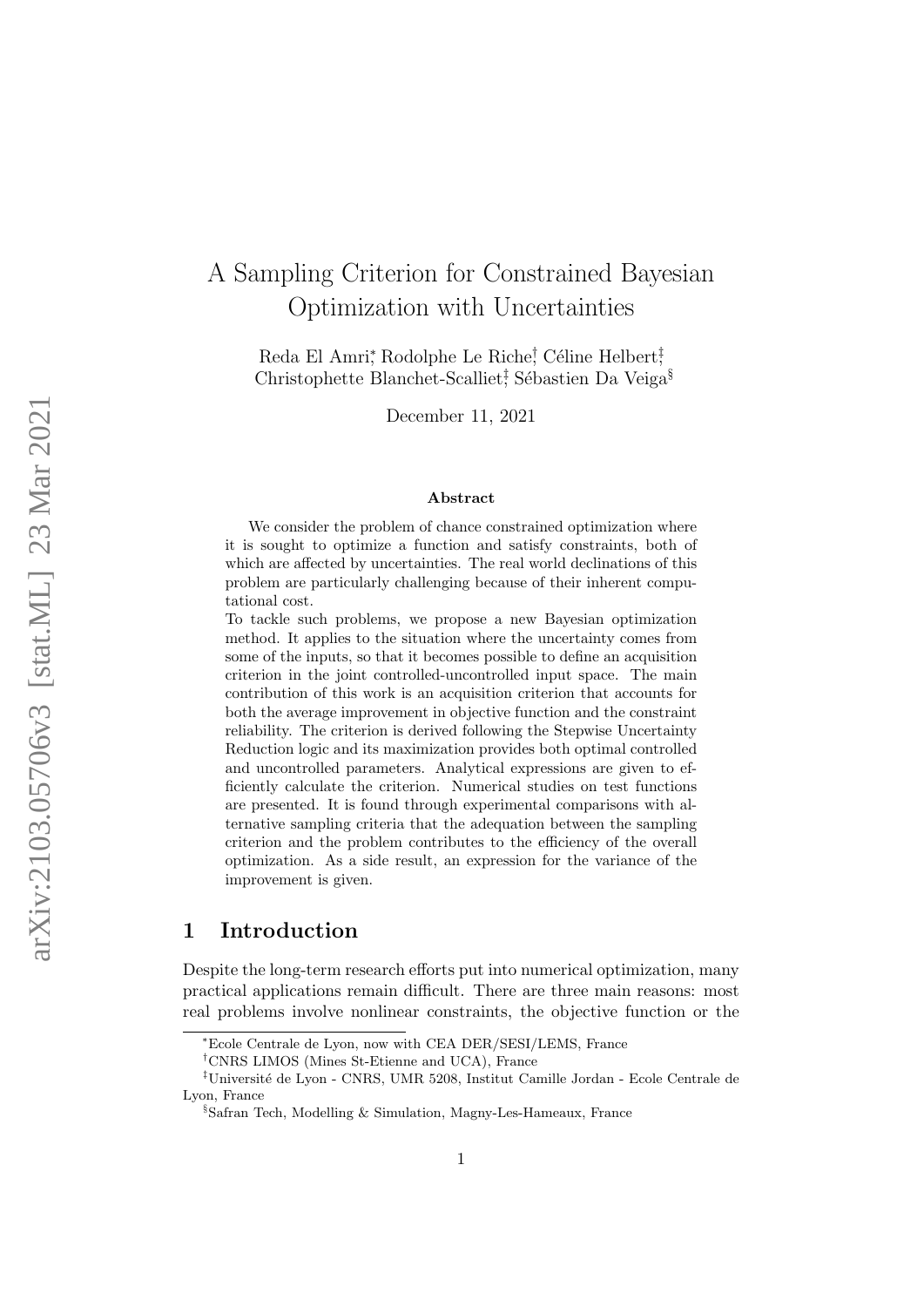constraints are numerically costly to evaluate (e.g., when nonlinear finite elements underlie the optimization criteria), and some of the parameters are uncertain.

To ease the computing load, Bayesian Optimization (BO) incorporates kriging surrogates to save calls to the objective function, as embodied in the archetypal EGO algorithm [\[40\]](#page-25-0). The original optimization problem is translated into a series of other problems, that of the acquisition of new points where the costly function will be calculated. The acquisition criterion is based on the kriging model and it mitigates the optimization of the function and the improvement of the kriging model. BO has rapidly been extended to encompass constraints [\[38,](#page-25-1) [32\]](#page-25-2).

In this article, the focus is not only on costly and general nonlinear constrained optimization but also, in addition, on problems that are affected by uncertainties.

Uncertainties may originate from random environments such as the weather, noise in sensors or uncontrolled boundary conditions. Many physical models also come with uncertainties in an attempt to describe a lack of knowledge about the true phenomena. Big data applications are confronted to uncertainties which reflect the part of the data that cannot be handled at a time, either because the data arrive as a dynamic flow, or because the volume is too large to be processed in a single step. Since uncertainties are so ubiquitous, robustness against uncertainties is becoming an important aspect of any optimization problem.

When the uncertainties cannot be characterized in stochastic terms such as probabilities, strong guarantees about the robustness of the solutions can be obtained with deterministic approaches based on worst-case scenarii over the set of possible uncertainties [\[8,](#page-23-0) [18\]](#page-23-1). If this set is large (possibly infinite) and the problem non-convex, the conservatism of the solutions and the computational tractability are inherent difficulties of this family of methods. When the uncertainties are seen as stochastic, two situations may be distinguished.

In the first class of problems, the uncertainties are instanciated within the objective or constraint functions and cannot be chosen. Such uncertainties are an endured noise corrupting the objective and the constraint functions. A typical situation is when the functions resorts to random number generations, e.g., for a Monte Carlo simulation, and no access to the source code is granted. Stochastic algorithms can, under conditions about their own stochasticity, accomodate the noise in the observations and still converge to problem solutions: this has given rise in the early 50's to stochastic descent algorithms [\[21,](#page-24-0) [3\]](#page-22-0) that have since then experienced great developments [\[42,](#page-26-0) [2\]](#page-22-1) often in relation to machine learning [\[22\]](#page-24-1); well-performing versions of (stochastic) evolutionary algorithms for noisy functions have been identified [\[11,](#page-23-2) [25\]](#page-24-2) thanks to competitions on reference benchmarks [\[4\]](#page-22-2).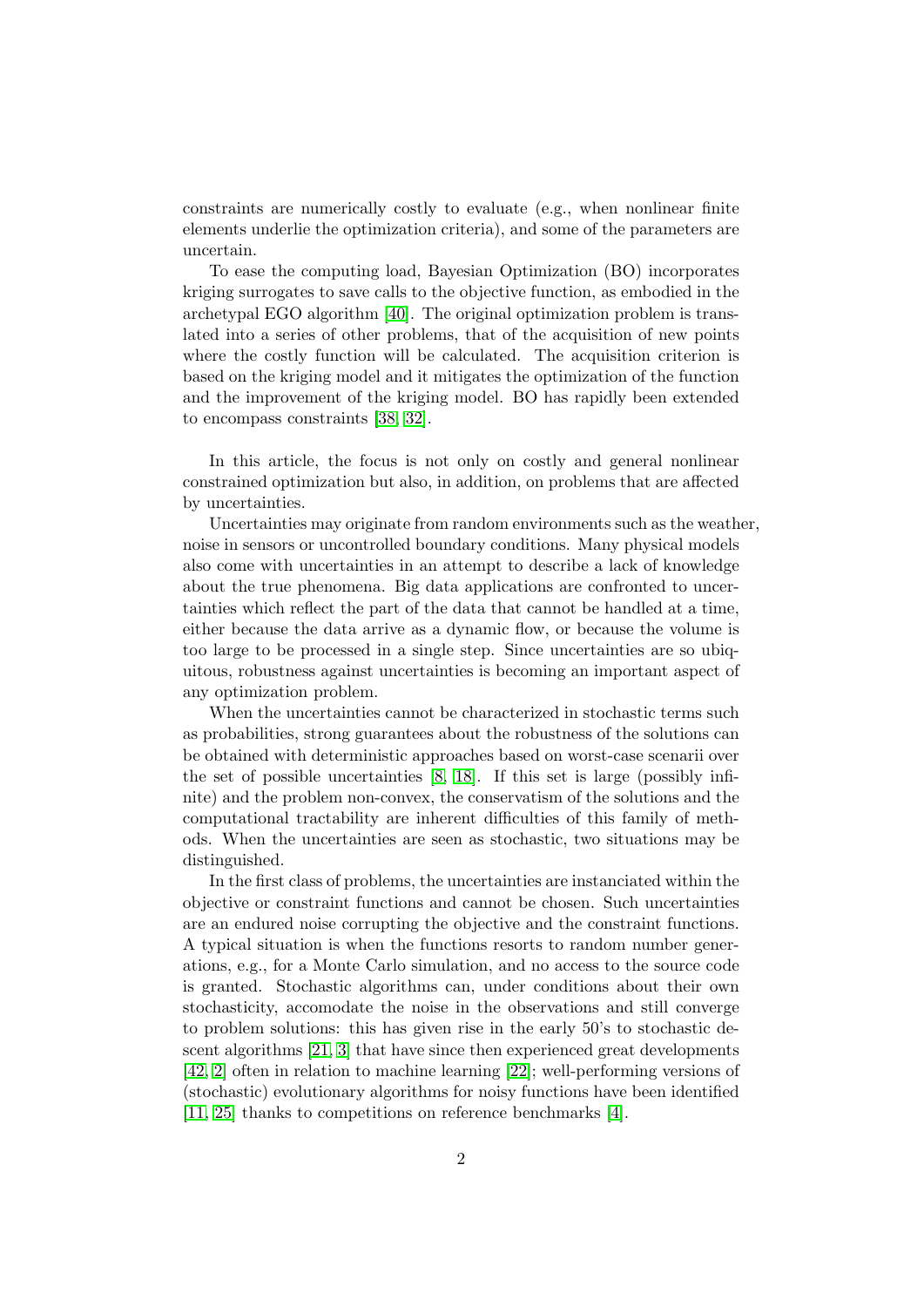In the second class of problems, the uncertainties perturb parameters that are distinct from the design variables and can be chosen during the simulations. The separation between controlled variables and uncertain parameters was already underlying Taguchi's design of experiments in the 80's [\[24\]](#page-24-3). Because of this separation and providing a probability of occurence of the uncertainties exists, a statistical modelling in the joint *controlled*  $\times$  *uncertain* parameters space is possible. This will be the context of the current work.

A key step when optimizing in the presence of uncertainties is the formulation of the problem, i.e., the choice of the robustness criteria. Considering first unconstrained problems, relevant criteria are the expectation of the objective [\[20\]](#page-24-4) or one of its (super-)quantile [\[43,](#page-26-1) [44\]](#page-26-2). In Robust Optimization, the uncertainties are handled in terms of specific compromises between the average performance and its dispersion [\[30,](#page-24-5) [9\]](#page-23-3) or by investigating all such Pareto optimal compromises through a multi-objective formulation [\[36\]](#page-25-3).

When there are constraints that depend on the uncertainties, the feasibility of the solutions is typically measured in probability. Probabilistic models of the constraints are called chance constraints [\[28\]](#page-24-6) or reliability constraints [\[10\]](#page-23-4). The field of Reliability-Based Design Optimization (RBDO) is concerned with the resolution of optimization problems that contain reliability constraints [\[5\]](#page-22-3). The optimization problems are formulated in terms of statistical criteria such as probabilities of satisfying the constraints, expectations or (super-)quantiles or conditional quantiles of the objective function [\[43,](#page-26-1) [23,](#page-24-7) [35\]](#page-25-4). When the statistical criteria cannot be calculated analytically, the bottleneck of the computational cost of the optimization is even more stringent since the statistical criteria must be numerically estimated within the optimization iterations. This is sometimes called the double loop issue. Many paths have been proposed to circumvent the double loop issue, some approximating the probability of feasibility by reliability indices [\[45\]](#page-26-3), others improving the efficiency of the probability calculations (e.g., stratified sampling in [\[46\]](#page-26-4)), others decoupling the reliability estimation from the optimization. [\[41\]](#page-25-5) gives a review of some of these techniques.

In the last decade, numerous contributions to the optimization of costly functions with uncertainties have relied on the learning of a metamodel of the true functions, in particular Gaussian processes (GP) [\[14,](#page-23-5) [27\]](#page-24-8). In [\[20\]](#page-24-4) and [\[1\]](#page-22-4), the GP not only helps for the optimization (or for the inversion) of the controlled variables, but it also serves to define an optimal sampling scheme.

In this article, the problem of minimizing the mean of a stochastic function under chance constraints is addressed. The objective function and the constraints are costly in the sense that they cannot be calculated more than a hundred times. Furthermore the problem is assumed to be nonconvex so that part of the solution process will not be analytical. Uncertainties are described by parameters different from the optimization variables and that can be chosen in the calculations. Generalizing [\[20\]](#page-24-4), an optimization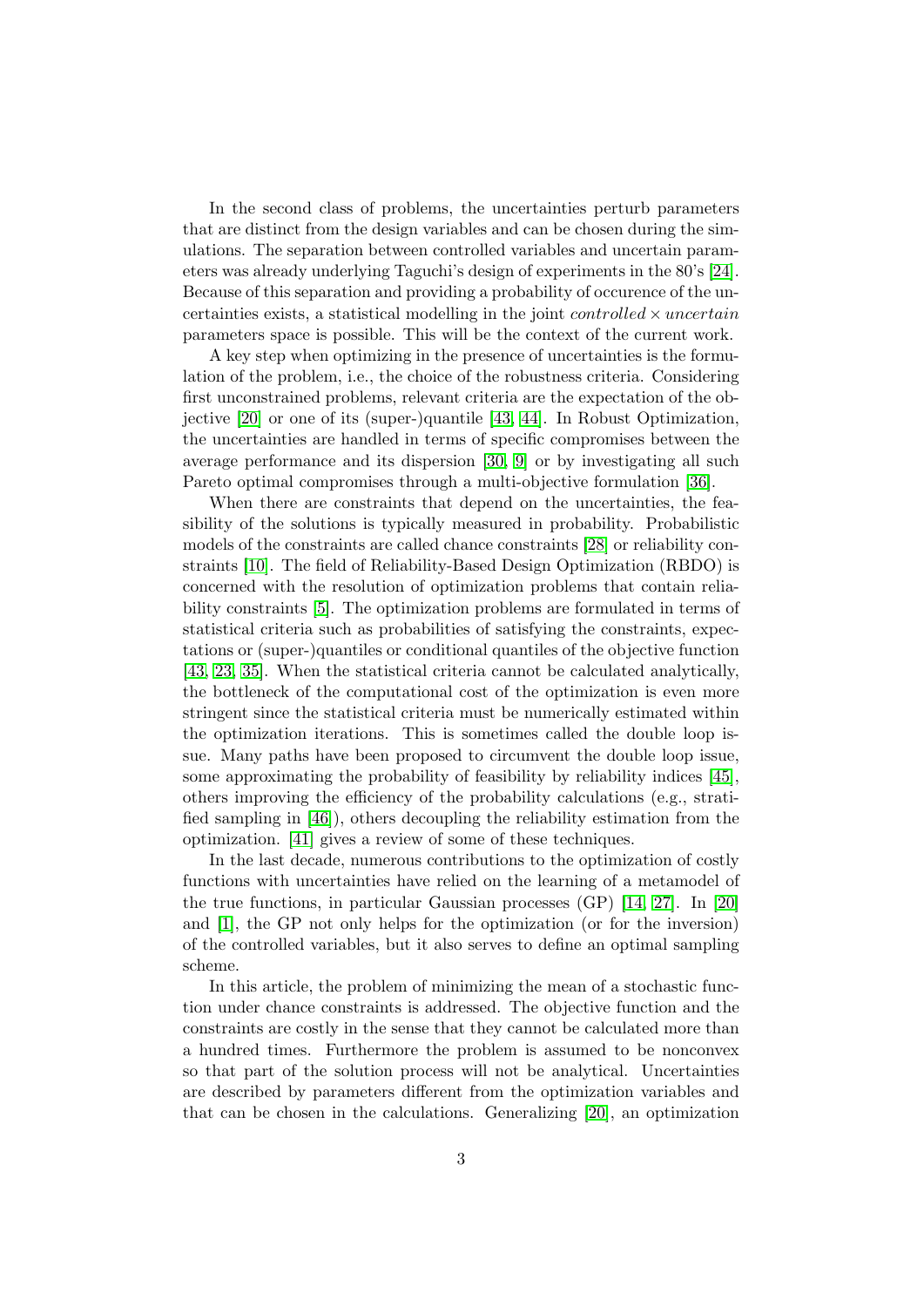and sampling Bayesian procedure is proposed that accounts for probabilistic constraints.

After formulating the problem (Sections [2.1](#page-3-0) and [2.2\)](#page-4-0), a principle for devising robust bayesian problems is stated (Section [2.3\)](#page-5-0) which applies to any given progress measure. In Section [3,](#page-6-0) this principle is applied to the feasible improvement as a specific progress measure. The associated sampling criterion is introduced in Section [4.](#page-8-0) It is a Stepwise Uncertainty Reduction (SUR) criterion [\[7\]](#page-22-5), a one-step-ahead variance reduction, for which a proxy which is easier to compute is presented. The resulting algorithm is summed up in Section [5,](#page-11-0) and its performance assessed on an analytical and an industrial test case. An expression for the variance of the improvement, whose expectation is at the heart of the popular EGO algorithm [\[40\]](#page-25-0), can be found in Appendix.

# 2 Problem formulation

### <span id="page-3-0"></span>2.1 Starting problem

Let  $f(\mathbf{x}, \mathbf{u})$  be the scalar output of an expensive computer simulation and let  $g_i(\mathbf{x}, \mathbf{u}), i = 1, \ldots, l$  be the set of constraints, where  $\mathbf{x} \in S_{\mathcal{X}}$  can be precisely chosen while  $u \in \mathcal{S}_{\mathcal{U}}$  is a realization of a vector of random variables U with a specified probability density function  $\rho_{\text{U}}$ . Such a formulation with controlled and random variables is general to all optimization problems under uncertainty. The examples in this article belong to continuous optimization in the sense that  $\mathcal{S}_{\mathcal{X}} \subset \mathbb{R}^d$  and  $\mathcal{S}_{\mathcal{U}} \subset \mathbb{R}^m$ . Nevertheless, it is important to note that the framework of our work, the Gaussian processes and the algorithms which will be introduced, generalize nicely to spaces that contain discrete variables (see for example [\[31,](#page-24-9) [37\]](#page-25-6)).

Our goal is to find x which minimizes f while insuring that the  $g_i$ 's lies under a failure threshold (0 in general). In the presence of uncertainties, Robust Optimization aims at controlling the impact of uncertainties on the performance of the optimal solution. The problem is that  $f(\mathbf{x}, \mathbf{U})$ and  $g_i(\mathbf{x}, \mathbf{U})$ ,  $i = 1, \ldots, l$  are random quantities induced by U. In order to perform optimization, we need to fall back on a deterministic form which is achieved by applying some statistical measures to  $f(\mathbf{x}, \mathbf{U})$  and  $g_i(\mathbf{x}, \mathbf{U})$ ,  $i = 1, \ldots, l$  [\[43,](#page-26-1) [23\]](#page-24-7).

In this article, the constrained optimization problem under uncertainties is formulated as the minimization of the expectation over  $U$  of f while all the constraints  $q_i(\mathbf{x}, \mathbf{U}) \leq 0$ ,  $i = 1, \ldots, l$  are satisfied with a high probability:

<span id="page-3-1"></span>
$$
\mathbf{x}^* = \arg\min_{\mathbf{x} \in \mathcal{S}_{\mathcal{X}}} \mathbb{E}_{\mathbf{U}}[f(\mathbf{x}, \mathbf{U})] \text{ s.t. } \mathbb{P}(g_i(\mathbf{x}, \mathbf{U}) \le 0, \ i = 1, ..., l) \ge 1 - \alpha
$$
  
where  $\mathbf{U} \sim \rho_{\mathbf{U}}$  with support  $\mathcal{S}_{\mathcal{U}}.$  (1)

 $\alpha$  is a reliability parameter representing the allowed constraint violation level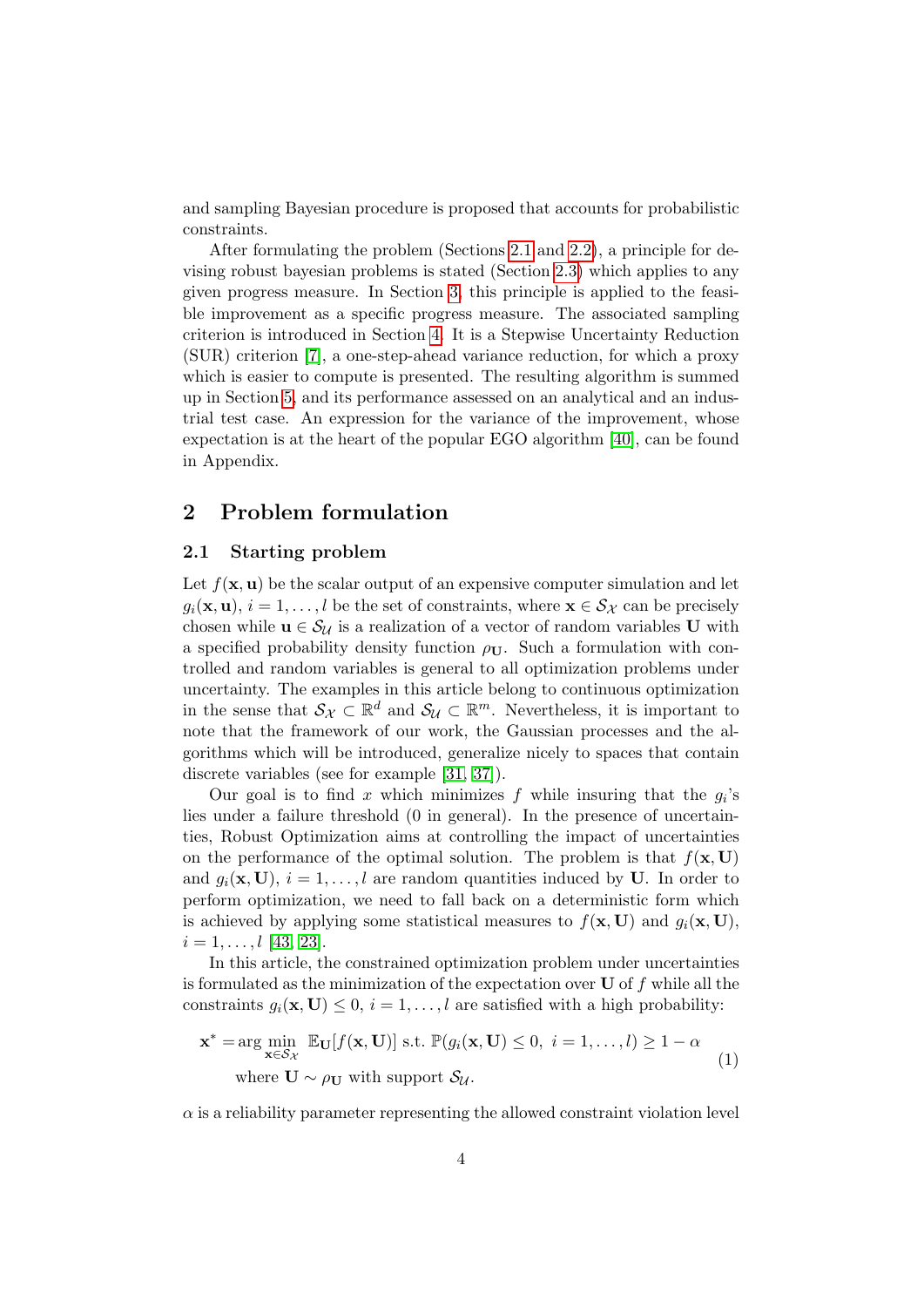$(0 < \alpha < 1).$ 

In the formulation of Equation  $(1)$ , the emphasis is on constraint satisfaction with a guaranteed reliability. This is common in RBDO where constraints are satisfied in probability and the objective function is deterministic [\[14\]](#page-23-5). Such problems are also said to have chance constraints [\[8\]](#page-23-0). In addition in Equation [\(1\)](#page-3-1), random events affect the objective function and are taken into account through an expectation. Thanks to its linearity, the expectation is the simplest statistical measure. Besides, efficient approaches exist to estimate and optimize it [\[20\]](#page-24-4). Formulations such as Equation [\(1\)](#page-3-1) with a mean objective function and chance constraints have been called a "model for qualitative failure" [\[2\]](#page-22-1) in which the objective function and the constraints are taken as independent. Other formulations with quantiles conditioned by feasibility have been given in [\[23,](#page-24-7) [35\]](#page-25-4) but they remain an open challenge for costly problems. In the current work, Equation [\(1\)](#page-3-1) is addressed because it is a compromise between complete robust formulations and mathematical tractability.

By seeing the probability as an expectation, the constraint part of Equation [\(1\)](#page-3-1) becomes

$$
\mathbb{P}(g_i(\mathbf{x}, \mathbf{U}) \leq 0, \ i = 1, \dots, l) \geq 1 - \alpha
$$

$$
\Leftrightarrow 1 - \alpha - \mathbb{E}_{\mathbf{U}}[\mathbb{1}_{\{g_i(\mathbf{x}, \mathbf{U}) \leq 0, \ i = 1, \dots, l\}}] \leq 0.
$$

From the last expression, the problem [\(1\)](#page-3-1) is equivalent to

<span id="page-4-1"></span>
$$
\mathbf{x}^* = \arg\min_{\mathbf{x} \in \mathcal{S}_{\mathcal{X}}} z(\mathbf{x}) \text{ s.t. } c(\mathbf{x}) \le 0 \tag{2}
$$

where  $z(.) \coloneqq \mathbb{E}_{\mathbf{U}}[f(., \mathbf{U})]$  and  $c(\mathbf{x}) \coloneqq 1 - \alpha - \mathbb{E}_{\mathbf{U}}[\mathbb{1}_{\{g_i(\mathbf{x}, \mathbf{U}) \leq 0, i=1,...,l\}}].$ 

### <span id="page-4-0"></span>2.2 Gaussian Process regression framework

In the context of expensive computer simulation, the Problem [\(2\)](#page-4-1) is approximated with Gaussian processes (GPs). Directly building a metamodel for z and c would need too many evaluations of f and  $g_i$  to estimate the expectation and the probabilities. Therefore, GP approximations of  $f$  and the  $g_i$ 's are built in the joint space  $S_{\mathcal{X}} \times S_{\mathcal{U}}$ . Models for z and c in the design space  $\mathcal{S}_{\mathcal{X}}$  are then deduced from them. More precisely, we suppose that f and the constraints  $(g_i)_{i=1}^l$  are realizations of independent Gaussian processes  $F$  and  $G_i$  such that

$$
F(\mathbf{x}, \mathbf{u}) \sim \mathcal{GP}(m_F(\mathbf{x}, \mathbf{u}), k_F(\mathbf{x}, \mathbf{u}, \mathbf{x}', \mathbf{u}')),
$$
  

$$
\forall i = \{1, \dots, l\}, \ G_i(\mathbf{x}, \mathbf{u}) \sim \mathcal{GP}(m_{G_i}(\mathbf{x}, \mathbf{u}), k_{G_i}(\mathbf{x}, \mathbf{u}, \mathbf{x}', \mathbf{u}')),
$$

where  $m_F$  and  $m_{G_i}$  are the mean functions while  $k_F$  and  $k_{G_i}$  are the covariance functions.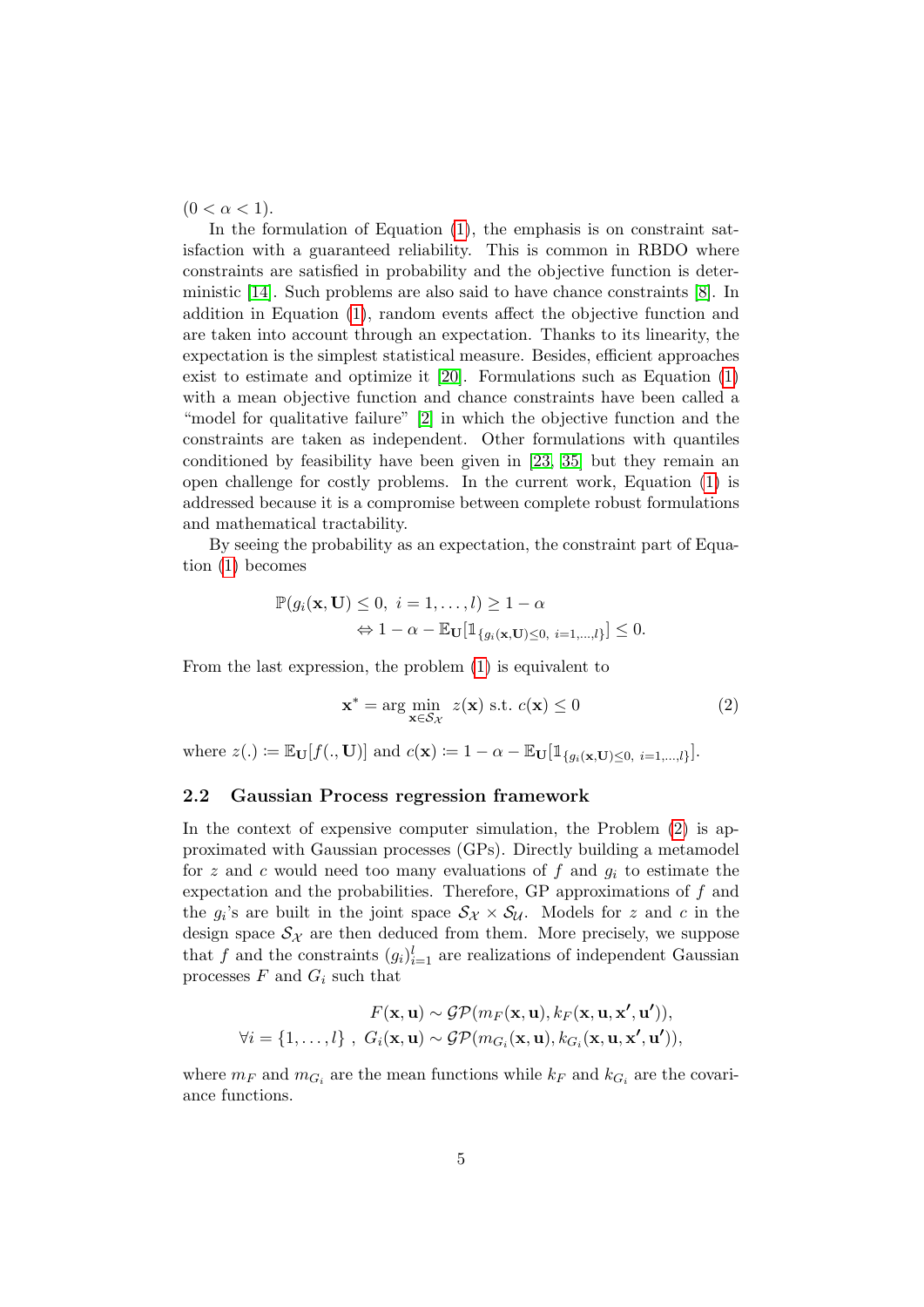Let  $F^{(t)}$  and  $G_i^{(t)}$  $i<sup>(t)</sup>$  denote the Gaussian processes conditioned on the t observations,  $f^{(t)} = (f(\mathbf{x}_1, \mathbf{u}_1), \dots, f(\mathbf{x}_t, \mathbf{u}_t))$  and  $g_i^{(t)} = (g_i(\mathbf{x}_1, \mathbf{u}_1), \dots, g_i(\mathbf{x}_t, \mathbf{u}_t)),$ obtained at points  $D^{(t)} = \{(\mathbf{x}_k, \mathbf{u}_k) , k = 1, ..., t\}$ . Since the expectation is a linear operator applied to f, it follows that  $Z^{(t)}(\mathbf{x}) = \mathbb{E}_{\mathbf{U}}[F^{(t)}(\mathbf{x}, \mathbf{U})]$  is still a Gaussian process with known mean  $m_Z^{(t)}$  $\chi_Z^{(t)}$  and covariance function  $k_Z^{(t)}$ Z given by:

$$
m_Z^{(t)}(\mathbf{x}) = \int_{\mathbb{R}^m} m_F^{(t)}(\mathbf{x}, \mathbf{u}) \rho_{\mathbf{U}}(\mathbf{u}) d\mathbf{u},
$$
  
\n
$$
k_Z^{(t)}(\mathbf{x}, \mathbf{x'}) = \iint_{\mathbb{R}^m} k_F^{(t)}(\mathbf{x}, \mathbf{u}, \mathbf{x'}, \mathbf{u'}) \rho_{\mathbf{U}}(\mathbf{u}, \mathbf{u'}) d\mathbf{u'}.
$$
\n(3)

<span id="page-5-1"></span>The integrals that appears in [\(3\)](#page-5-1) can be evaluated analytically for specific choices of  $\rho_U$  and  $k_F$  (see [\[20\]](#page-24-4)). In the general case, a quadrature rule can be used to approximate these integrals.

We also introduce the process

$$
C^{(t)}\!(\mathbf{x}) = 1 - \alpha - \mathbb{E}_{\mathbf{U}}[\mathbb{1}_{\bigcap_{i=1}^l \{G_i^{(t)}(\mathbf{x}, \mathbf{U}) \le 0\}}]
$$

which is the statistical model of the constraint  $c$  (Equation [\(2\)](#page-4-1)). Note that the process  $C^{(t)}$  is not Gaussian. In the Bayesian GP framework, Problem [\(2\)](#page-4-1) can be approximated as find

<span id="page-5-2"></span>
$$
\arg\min_{\mathbf{x}\in\mathcal{S}_{\mathcal{X}}} Z^{(t)}(\mathbf{x}) \text{ s.t. } C^{(t)}(\mathbf{x}) \leq 0.
$$
\n(4)

To solve [\(4\)](#page-5-2), a Bayesian optimization procedure is introduced next.

### <span id="page-5-0"></span>2.3 A general principle for devising robust Bayesian optimization algorithms

Now that the problem has been formulated (Section [2.1\)](#page-3-0) and the GP models introduced (Section [2.2\)](#page-4-0), we present a Bayesian algorithm to solve Prob-lem [\(1\)](#page-3-1) within a restricted number of calls to f and the  $g_i$ 's. But before going into the details of the method, it is important to understand the general principle that underlies the design of robust Bayesian Optimisation (BO) algorithms.

<span id="page-5-3"></span>Proposition 1 (A general principle to devise robust BO algorithms).

Robust Bayesian Optimization algorithms can be designed as follows:

A) define a progress measure  $P(x)$  in relation with the problem formulation and calculated from the GPs trajectories.

B) The robust BO algorithm is:

Define an initial space filling design in the joint space  $S_{\mathcal{X}} \times S_{\mathcal{U}}$  :  $D^{(n_0)}$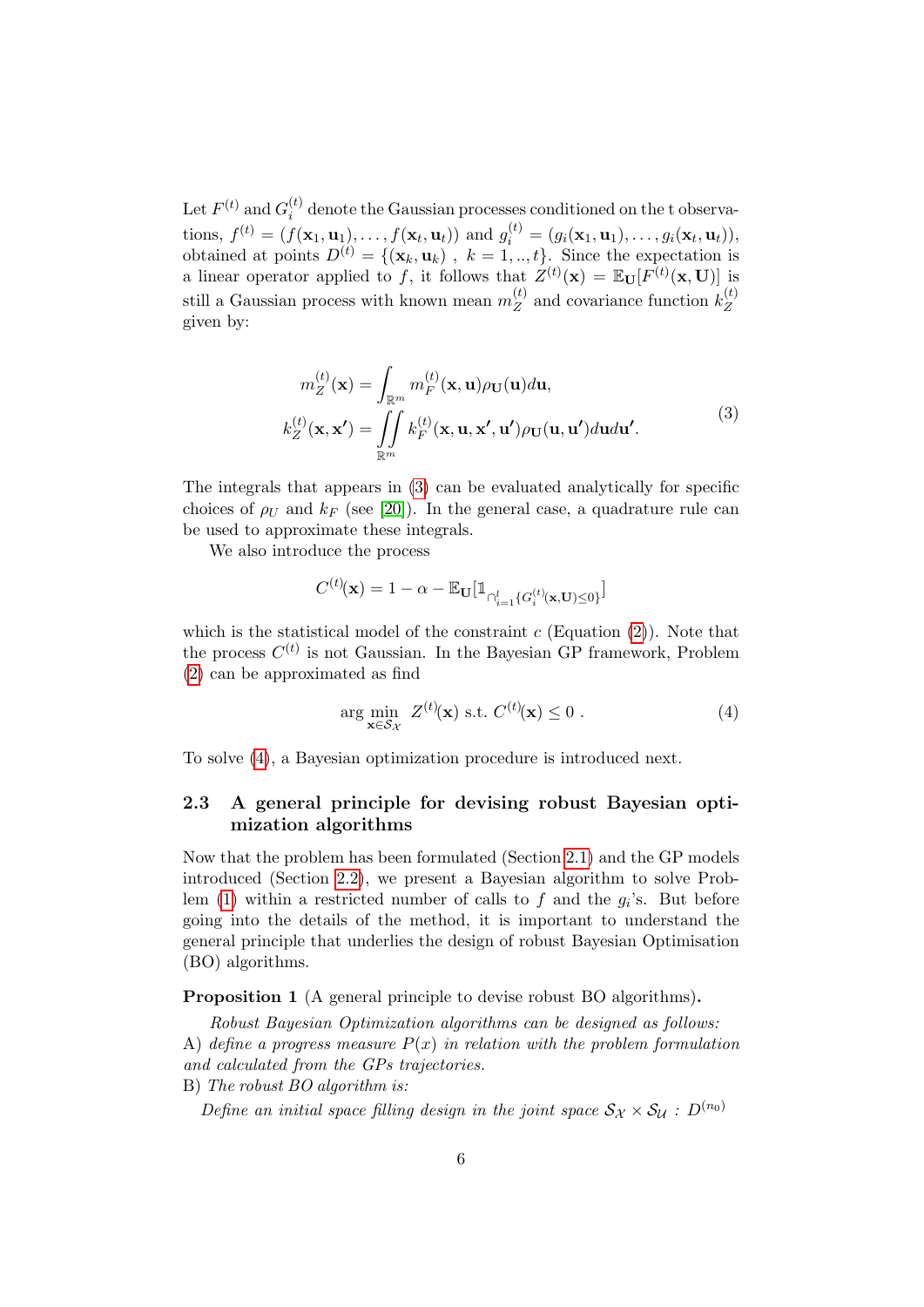Initialize all conditional GPs:  $F^{(n_0)}$ ,  $G_i^{(n_0)}$  $i^{(n_0)}$ ,  $i = 1, \ldots, l$  with  $D^{(n_0)}$ while stopping criterion not met do

Determine a desirable, targeted,  $\bf{x}$  by maximizing the expectation of the progress measure,

<span id="page-6-1"></span>
$$
\mathbf{x}_{targ} = \arg \max_{\mathbf{x} \in \mathcal{S}_{\mathcal{X}}} \mathbb{E}\left(P^{(t)}(\mathbf{x})\right) \tag{5}
$$

The next iterate minimizes the one-step-ahead variance of the progress measure at  $\mathbf{x}_{targ}$ ,

<span id="page-6-2"></span>
$$
(\mathbf{x_{t+1}}, \mathbf{u_{t+1}}) = \arg \min_{\tilde{\mathbf{x}}, \tilde{\mathbf{u}} \in \mathcal{S}_{\mathcal{X}} \times \mathcal{S}_{\mathcal{U}}} \mathbb{VAR}\left(P^{(t+1)}(\mathbf{x}_{targ})\right) \tag{6}
$$

where  $P^{(t+1)}$  is evaluated with GPs updated according to  $D^{(t+1)} = D^{(t)} \cup$  $\{(\tilde{\mathbf{x}}, \tilde{\mathbf{u}})\}.$ 

Calculate the simulator response, i.e., f and  $g_i$ ,  $i = 1, \ldots, l$ , at the next point  $(\mathbf{x_{t+1}},\mathbf{u_{t+1}})$ .

Update the design  $D^{(t+1)} = D^{(t)} \cup \{(\mathbf{x}_{t+1}, \mathbf{u}_{t+1})\}$ 

Update the Gaussian processes,  $F^{(t+1)}$ ,  $G_i^{(t+1)}$  $i^{(l+1)}$ ,  $i = 1, \ldots, l$ . end while

Various algorithms can be obtained by changing the measure of progress P. In this article it will be the feasible improvement, which will soon be presented. Other measures of progress are possible, for example  $P(x)$  =  $-F(\mathbf{x})-\sum_{i=1}^l p_i \max(0, G_i(\mathbf{x}, \mathbf{u}^{\text{mod}}))$  where the  $p_i$ 's are positive penalty parameters and  $\mathbf{u}^{\text{mod}}$  the mode of U, or  $P(\mathbf{x}) = \max\left( \left[ z_{\text{min}}^{\text{feas}} - Z(\mathbf{x}) \mid C(\mathbf{x}) \leq 0 \right], 0 \right)$ where  $z_{\text{min}}^{\text{feas}}$  is the best objective function associated to a feasible point. The goal of the next sections is to present the methodology and the associated formulas when the progress measure is the feasible improvement, chosen for its closeness to the problem formulation and its computability. The onestep-ahead variance can be difficult to tackle so approximations are useful. In this text, the generic term "sampling criterion" relates to the one-stepahead variance or its proxy. For costly problems, the stopping criterion in Proposition [1](#page-5-3) is often a given number of calls to the simulator.

# <span id="page-6-0"></span>3 The progress measure and the associated targeted point  $x_{\text{targ}}$

Following Proposition [1,](#page-5-3) the first step consists in defining a progress measure  $P^{(t)}$ , which will be the cornerstone of the definition of what a most promising candidate for evaluation,  $\mathbf{x}_{\text{targ}}$ , is. The maximization of its expectation should contribute to both solving the constrained optimization problem and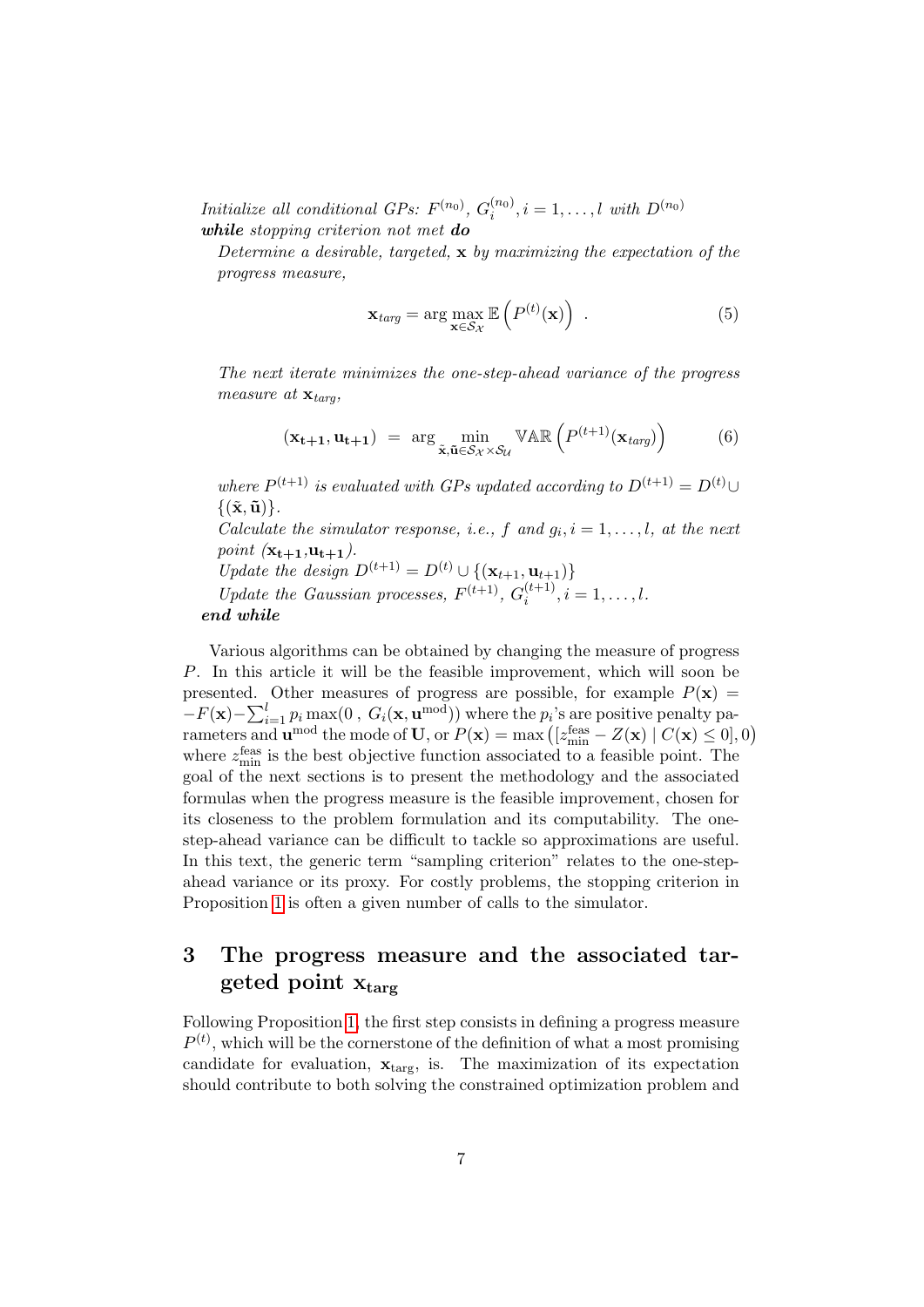improving the GPs. The most popular progress measure for optimization under constraints is the Feasible Improvement [\[40,](#page-25-0) [39\]](#page-25-7) defined by

$$
FI^{(t)}(\mathbf{x}) = I^{(t)}(\mathbf{x}) \; 1\!\!1_{\{C^{(t)}(\mathbf{x}) \le 0\}} \;,
$$

where  $I^{(t)}(x) = (z_{\text{min}}^{\text{feas}} - Z^{(t)}(\mathbf{x}))^+$  denotes the improvement over the current feasible minimum value.

In our case,  $z_{\text{min}}^{\text{feas}}$  must be further explained because it is not directly observed. This will be the subject of the next section. The definition of  $z_{\text{min}}^{\text{feas}}$  and the fact that  $C^{(t)}(\mathbf{x})$  is not Gaussian is a difference between the  $FI$  of this article and those in [\[40,](#page-25-0) [39\]](#page-25-7).

Following Proposition [1](#page-5-3) and Equation [\(5\)](#page-6-1) the promising point in the control space is obtained by maximizing the expectation of the progress measure. Here it corresponds to maximizing the Expected Feasible Improvement (EFI),

<span id="page-7-0"></span>
$$
\mathbf{x}_{\text{targ}} = \arg\max_{\mathbf{x} \in \mathcal{S}_{\mathcal{X}}} \text{EFI}^{(t)}(\mathbf{x}).\tag{7}
$$

where  $EFI^{(t)}(\mathbf{x})$  is  $E\left(FI^{(t)}(\mathbf{x})\right)$ . The independence of the GP processes implies that the EFI can be expressed as

$$
EFI(\mathbf{x}) = EI^{(t)}(\mathbf{x})P(C^{(t)}(\mathbf{x}) \le 0).
$$

The first term is the well known Expected Improvement (EI) for which an analytical expression is available,

<span id="page-7-2"></span>
$$
EI^{(t)}(\mathbf{x}) = (z_{\min}^{\text{feas}} - m_Z^{(t)}(\mathbf{x})) \Phi\left(\frac{z_{\min}^{\text{feas}} - m_Z^{(t)}(\mathbf{x})}{\sigma_Z^{(t)}(\mathbf{x})}\right) + \sigma_Z^{(t)}(\mathbf{x}) \phi\left(\frac{z_{\min}^{\text{feas}} - m_Z^{(t)}(\mathbf{x})}{\sigma_Z^{(t)}(\mathbf{x})}\right),\tag{8}
$$

where  $\sigma_Z^{(t)}$  $\chi^{(t)}_Z(\mathbf{x}) = \sqrt{k^{(t)}_Z}$  $\chi_Z^{(t)}(\mathbf{x}, \mathbf{x}), \Phi$  and  $\phi$  are the normal cumulative distribution and density functions, respectively. The second term,  $\mathbb{P}(C^{(t)}(\mathbf{x}) \leq 0)$ , can be approximated with available numerical methods (see details in Section [5.2\)](#page-14-0).

# Definition of the current feasible minimum  $z_{\rm min}^{\rm feas}$

To solve problem [\(7\)](#page-7-0), we need to define  $z_{\text{min}}^{\text{feas}}$ . We extend the definition of the current minimum for a non-observed process Z introduced in [\[20\]](#page-24-4) to a problem with constraints.  $z_{\text{min}}^{\text{feas}}$  is defined as the minimum of the mean of the process  $Z^{(t)}$  such that the constraint is satisfied in expectation

<span id="page-7-1"></span>
$$
z_{\min}^{\text{feas}} = \arg\min_{\mathbf{x} \in \mathcal{X}_t} m_Z^{(t)}(\mathbf{x}) \text{ s.t. } \mathbb{E}[C^{(t)}(\mathbf{x})] \le 0 \text{ .}
$$
 (9)

Under Fubini's condition and as the constraints are conditionally independent given **x** and **u**, the expectation of  $C^{(t)}$  is an integral over the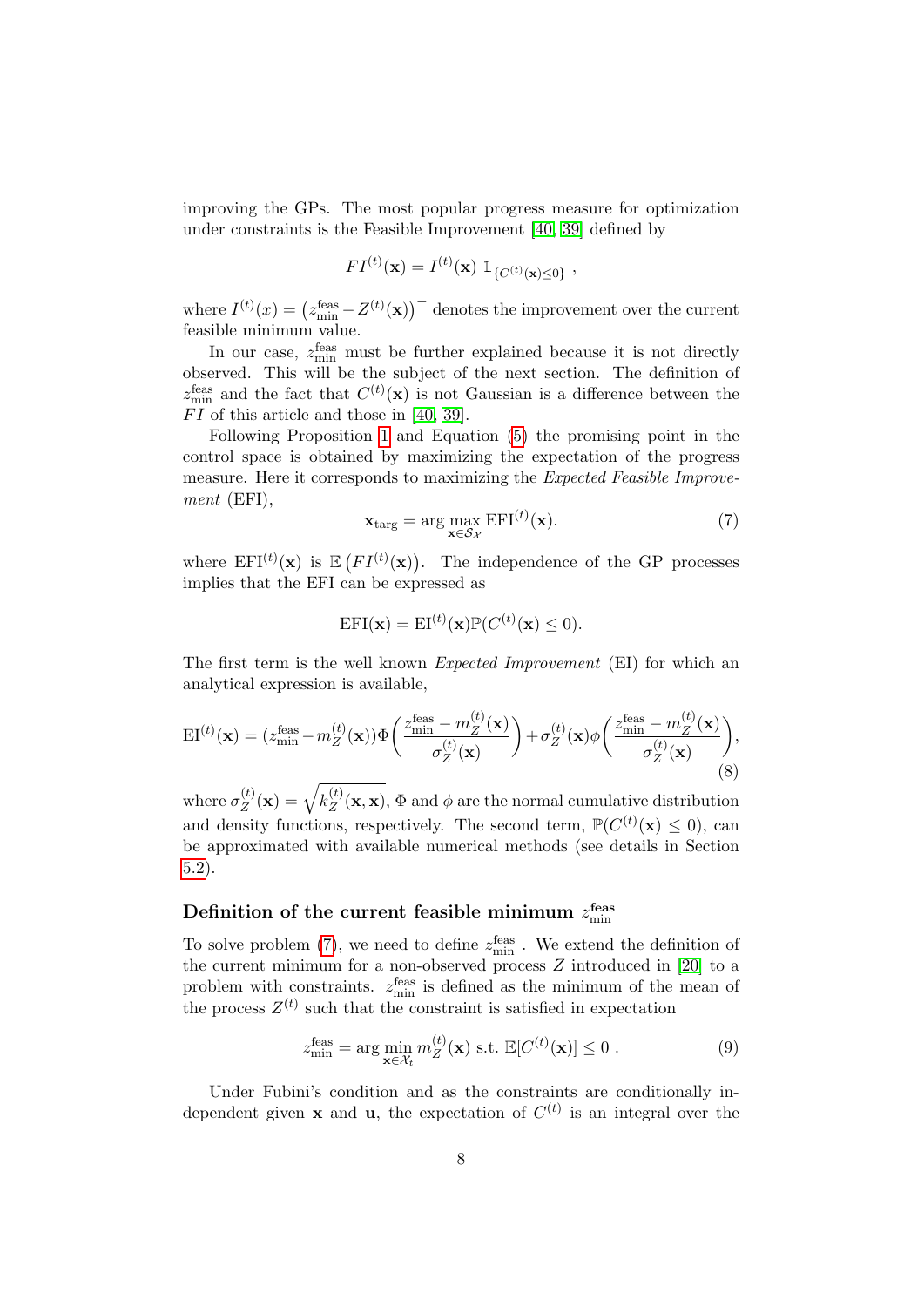uncertain space of a product of univariate Gaussian cumulative distribution functions

$$
\mathbb{E}[C^{(t)}(\mathbf{x})] = \mathbb{E}[1 - \alpha - \mathbb{E}_{\mathbf{U}}[\mathbb{1}_{\cap_{i=1}^{l} \{G_i^{(t)}(\mathbf{x}, \mathbf{U}) \le 0\}}]]
$$
\n
$$
= 1 - \alpha - \mathbb{E}_{\mathbf{U}}[\prod_{i=1}^{l} \mathbb{E}[\mathbb{1}_{\{G_i^{(t)}(\mathbf{x}, \mathbf{U}) \le 0\}}]]
$$
\n
$$
= 1 - \alpha - \int_{\mathbb{R}^m} \prod_{i=1}^{l} \Phi\left(\frac{-m_{G_i}^{(t)}(\mathbf{x}, \mathbf{u})}{\sigma_{G_i}^{(t)}(\mathbf{x}, \mathbf{u})}\right) \rho_{\mathbf{U}}(\mathbf{u}) d\mathbf{u}.
$$
\n(10)

If there is no solution to problem [\(9\)](#page-7-1), we choose the most feasible point in expectation,

$$
z_{\min}^{\text{feas}} = m_Z^{(t)}(\mathbf{x}^{\text{mf}}) \text{ where } \mathbf{x}^{\text{mf}} = \arg \max_{\mathbf{x} \in \mathcal{X}_t} \int_{\mathbb{R}^m} \prod_{i=1}^l \mathbb{P}(G_i^{(t)}(\mathbf{x}, \mathbf{u}) \le 0) \rho_{\mathbf{U}}(\mathbf{u}) d\mathbf{u}.
$$

# <span id="page-8-0"></span>4 Extending the acquisition criterion

The sequential methodology introduced in Proposition [1,](#page-5-3) Equation [\(6\)](#page-6-2), requires to choose a couple  $(\mathbf{x_{t+1}}, \mathbf{u_{t+1}})$  such that the variance of the onestep-ahead feasible improvement is minimal, i.e.,

<span id="page-8-1"></span>
$$
(\mathbf{x_{t+1}}, \mathbf{u_{t+1}}) = \arg\min_{(\tilde{\mathbf{x}}, \tilde{\mathbf{u}}) \in \mathcal{S}_{\mathcal{X}} \times \mathcal{S}_{\mathcal{U}}} \mathbb{VAR} \left( I^{(t+1)}(\mathbf{x}_{\text{targ}}) \mathbb{1}_{\{C^{(t+1)}(\mathbf{x}_{\text{targ}}) \le 0\}} \right), \tag{11}
$$

where  $I^{(t+1)}$  and  $C^{(t+1)}$  are the updated  $I^{(t)}$  and  $C^{(t)}$  taking into account the observations at the point  $(\tilde{\mathbf{x}}, \tilde{\mathbf{u}})$ . This choice increases the most the information provided at the current point of interest,  $\mathbf{x}_{\text{targ}}$ , where the information now includes both the probabilistic constraints and the improvement.

In [\[20\]](#page-24-4), the authors have noted that  $x_{t+1}$  is usually very close to  $x_{\text{targ}}$ so instead of looking for the couple  $(x_{t+1}, u_{t+1})$ , we assume that  $x_{t+1}$  = xtarg. This simplifies the optimization of the sampling criterion because it reduces the dimension of the minimization (Equation [\(11\)](#page-8-1)) and it yields the best candidate point  $\mathbf{u}_{t+1}$ . As the one-step-ahead variance of the feasible improvement is difficult to evaluate, a proxy built with a product of variances is now proposed.

#### The sampling criterion

We introduce a new sampling criterion specific to the robust optimization Problem  $(1)$ , denoted S for Sampling as it is used to generate a new value for u. It is defined as a proxy of the variance of the one-step-ahead feasible improvement.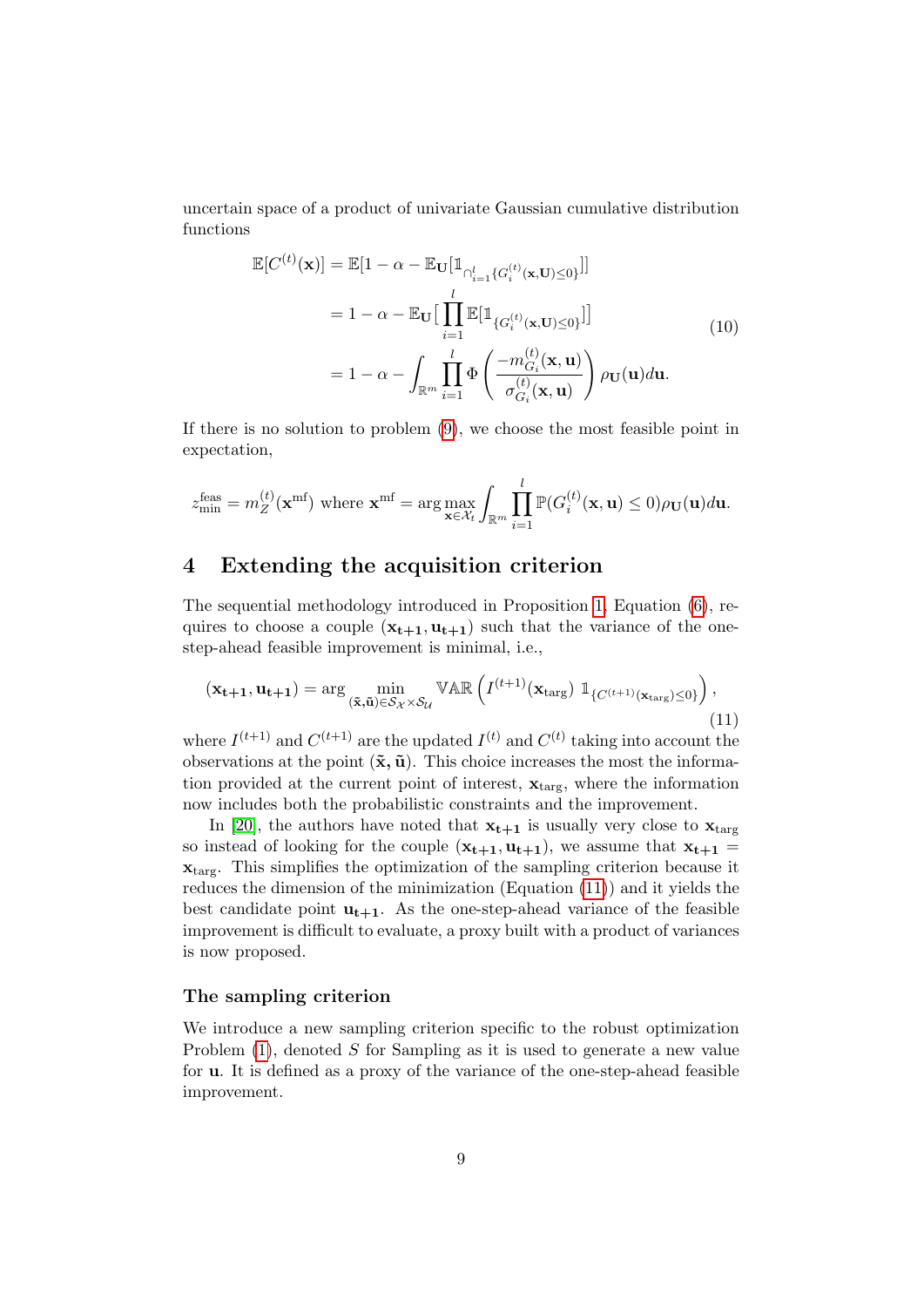Proposition 2. A proxy of the variance of the one-step-ahead feasible im-provement (Equation [\(11\)](#page-8-1)) given a new observation at point  $(\tilde{\mathbf{x}}, \tilde{\mathbf{u}})$  is

<span id="page-9-0"></span>
$$
S(\tilde{\mathbf{x}}, \tilde{\mathbf{u}}) = \mathbb{VAR}\left(I^{t+1}(\mathbf{x}_{targ})\right) \int_{\mathbb{R}^m} \mathbb{VAR}\left(\mathbb{1}_{\bigcap_{i=1}^l \{G_i^{(t+1)}(\mathbf{x}_{targ}, \mathbf{u}) \le 0\}}\right) \rho_{\mathbf{U}}(\mathbf{u}) d\mathbf{u},
$$
  
=  $\mathbb{VAR}\left(\left(z_{\min}^{feas} - Z^{(t+1)}(\mathbf{x}_{targ})\right)^+\right) \int_{\mathbb{R}^m} \mathbb{VAR}\left(\mathbb{1}_{\bigcap_{i=1}^l \{G_i^{(t+1)}(\mathbf{x}_{targ}, \mathbf{u}) \le 0\}}\right) \rho_{\mathbf{U}}(\mathbf{u}) d\mathbf{u}.$  (12)

In Equation [\(12\)](#page-9-0) the first part of the expression pushes the sampling to reduce the uncertainty in the improvement value while the second part focuses on the averaged predicted feasibility variance. For the sake of calculation simplicity, it might seem preferable to replace the improvement by the objective process  $Z^{(t+1)}$  and the variance of feasibility by the variance of the constraints. However, such variances are not those of the quantities of interest. In optimization, it is not important to reduce the variance of the constraints if it is clear that points are feasible or infeasible. But it is important to reduce the variance when there is a large uncertainty on feasibility, which is achieved by considering the variance of the Bernoulli variable  $\mathbb{1}_{\bigcap_{i=1}^l \{G_i^{(t+1)}(\mathbf{x}_{\text{targ}}, \mathbf{u}) \leq 0\}}$ . In the same way, the variance of  $Z^{(t+1)}$  in regions where it is clearly above the target does not matter, but the variance of the process where improvement is uncertain should be reduced.

The ideal sampling criterion for the optimization problem at hand, the variance of the feasible improvement (Equation [\(11\)](#page-8-1)), is the variance of the product of the improvement times a feasibility with confidence. The proxy S bears some resemblance but is not equivalent to the variance of the feasible improvement. It is a product of variances, which is not equivalent to the variance of a product<sup>[1](#page-9-1)</sup>. Furthermore, the second term in the product for S (Equation [\(12\)](#page-9-0)) is an averaged variance of feasibility  $\mathbb{1}_{\bigcap_{i=1}^l \{G_i^{(t+1)}(\mathbf{x}_{\text{targ}}, \mathbf{u})\leq 0\}}$ as opposed to a variance of feasibility with  $1 - \alpha$  confidence,  $\mathbb{1}_{C^{(t+1)}(\mathbf{x}_{\text{targ}}) \leq 0}$ .

So, we choose the best candidate uncertainty  $\mathbf{u}_{t+1}$  as

<span id="page-9-2"></span>
$$
\mathbf{u}_{t+1} = \arg\min_{\tilde{u} \in \mathcal{S}_{\mathcal{U}}} S(\mathbf{x}_{\text{targ}}, \tilde{u}). \tag{13}
$$

The calculation of both terms of S is now presented.

<span id="page-9-1"></span><sup>&</sup>lt;sup>1</sup>Let U and V be two random variables,  $U \perp V$ ,  $\mathbb{VAR}(UV) = \mathbb{E}U^2 \mathbb{E}V^2 - (\mathbb{E}U)^2 (\mathbb{E}V)^2$ .  $\mathbb{V} \mathbb{A} \mathbb{R} U \mathbb{V} \mathbb{A} \mathbb{R} V = (\mathbb{E} U^2 - (\mathbb{E} U)^2)(\mathbb{E} V^2 - (\mathbb{E} V)^2) = \mathbb{E} U^2 \mathbb{E} V^2 - (\mathbb{E} U)^2 (\mathbb{E} V^2 - (\mathbb{E} V)^2) \mathbb{E}U^2(\mathbb{E}V)^2$ . The variance of the product is the product of the variances only if  $\mathbb{E}U =$  $\mathbb{E}V = 0$  when  $\mathbb{VAR}(UV) = \mathbb{VAR}U \mathbb{VAR}V = \mathbb{E}U^2 \mathbb{E}V^2$ .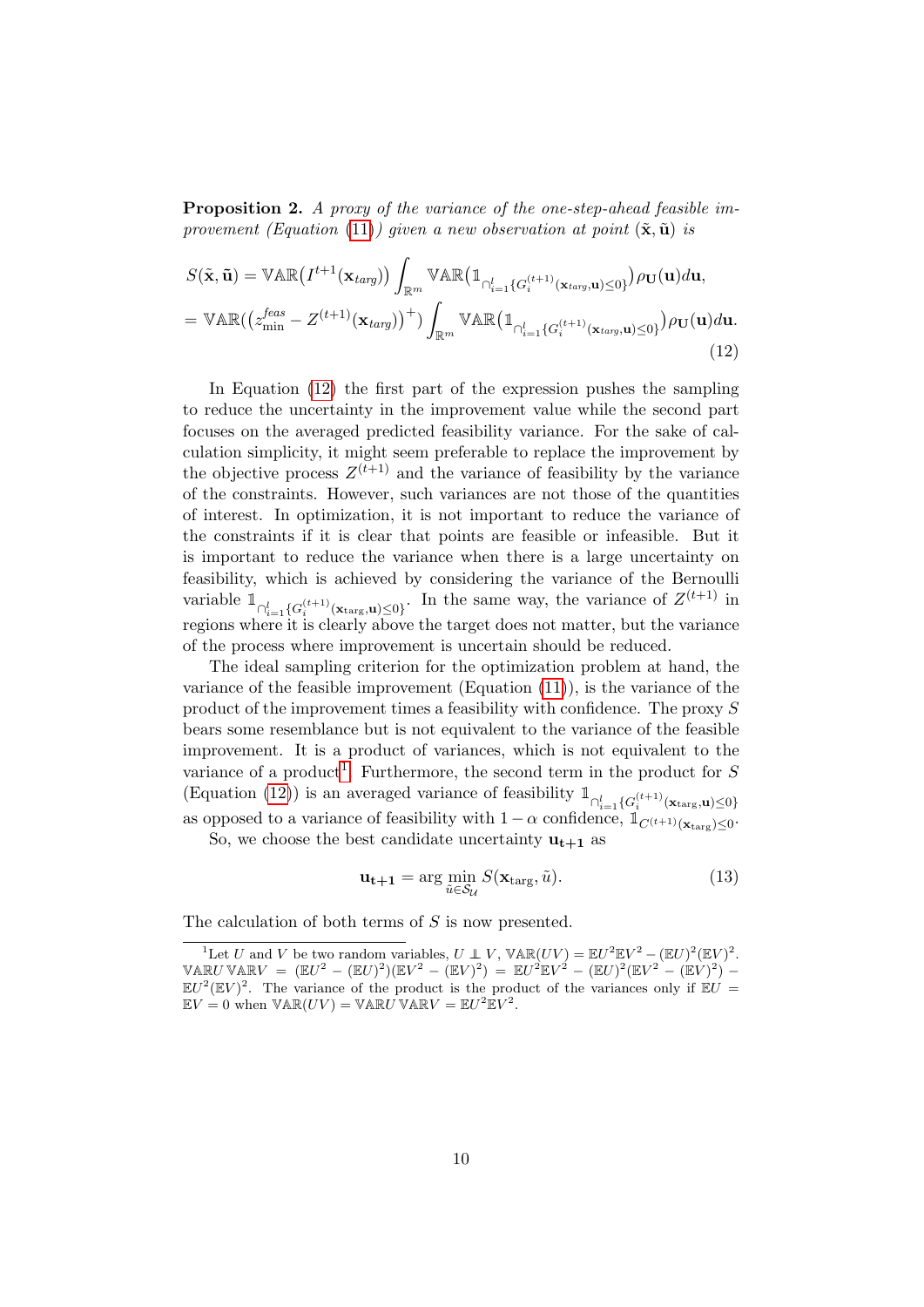Calculation of  $\mathbb{VAR}(I^{t+1}(\mathbf{x}_{\text{targ}}))$ 

The expression of  $\mathbb{VAR} (I^{t+1}(\mathbf{x}_{\text{targ}}))$  given a new observation at point  $(\tilde{\mathbf{x}}, \tilde{\mathbf{u}})$ is

<span id="page-10-1"></span>
$$
\mathbb{VAR}\left(I^{t+1}(\mathbf{x}_{\text{targ}})\right) = \mathbb{VAR}\left((z_{\text{min}}^{\text{feas}} - Z^{(t+1)}(\mathbf{x}_{\text{targ}}))^+\right)
$$
  
= 
$$
\mathbb{VAR}\left((z_{\text{min}}^{\text{feas}} - Z(\mathbf{x}_{\text{targ}}))^+|F(D^{(t)}) = f^{(t)}, F(\tilde{\mathbf{x}}, \tilde{u}) = f(\tilde{\mathbf{x}}, \tilde{u})\right)
$$
(14)

The expression of the expected improvement in terms of PDF and CDF of Gaussian distribution is well-known. The following gives the formula for the variance (see [A.1](#page-26-5) for the proof).

<span id="page-10-0"></span>Proposition 3 (The Variance of the Improvement).

$$
\mathbb{VAR}\left(I^{(s)}(\mathbf{x})\right) = EI^{(s)}(\mathbf{x}) \left(z_{\min}^{feas} - m_Z^{(s)}(\mathbf{x}) - EI^{(s)}(\mathbf{x})\right) + (\sigma_Z^{(s)})^2(\mathbf{x}) \Phi\left(\frac{z_{\min}^{feas} - m_Z^{(s)}(\mathbf{x})}{\sigma_Z^{(s)}(\mathbf{x})}\right),
$$
  
where  $\sigma_Z^{(s)}(\mathbf{x}) = \sqrt{k_Z^{(s)}(\mathbf{x}, \mathbf{x})}$ .

As  $f(\tilde{\mathbf{x}}, \tilde{\mathbf{u}})$  is unknown, we cannot apply Proposition [3](#page-10-0) to Equation [\(14\)](#page-10-1). We use that  $F^{(t)}(\tilde{\mathbf{x}}, \tilde{\mathbf{u}}) \sim \mathcal{N}(m_F^{(t)})$  $F_F^{(t)}(\tilde{\mathbf{x}}, \tilde{\mathbf{u}}), k_F^{(t)}(\tilde{\mathbf{x}}, \tilde{\mathbf{u}}; \tilde{\mathbf{x}}, \tilde{\mathbf{u}})$  and the law of total variance

<span id="page-10-2"></span>
$$
\mathbb{VAR}\left(I^{t+1}(\mathbf{x}_{\text{targ}})\right) = \mathbb{E}\left[\mathbb{VAR}\left(\left(z_{\text{min}}^{\text{feas}} - Z(\mathbf{x}_{\text{targ}})\right)^{+} | F(D^{(t)}) = f^{(t)}, F(\tilde{\mathbf{x}}, \tilde{u})\right)\right] + \mathbb{VAR}\left[\mathbb{E}\left(\left(z_{\text{min}}^{\text{feas}} - Z(\mathbf{x}_{\text{targ}})\right)^{+} | F(D^{(t)}) = f^{(t)}, F(\tilde{\mathbf{x}}, \tilde{u})\right)\right].
$$
\n(15)

To compute Equation [\(15\)](#page-10-2), notice that the inside of the brackets have closedform expressions in terms of  $m_Z^{(t+1)}$  $\frac{(t+1)}{Z}$  and  $\sigma_Z^{(t+1)}$  $Z^{(t+1)}$ , which are given by Proposition [3](#page-10-0) and Equation [\(8\)](#page-7-2) for the first and second brackets, respectively. The external  $\mathbb E$  and VAR only concern  $m_Z^{(t+1)}$  $\chi_Z^{(t+1)}(\mathbf{x}_{\text{targ}})$  whose randomness comes from  $F(\tilde{\mathbf{x}}, \tilde{u}), \sigma_Z^{(t+1)}$  $Z_Z^{(t+1)}(\mathbf{x}_{\text{targ}})$  being not dependent on the evaluation of the function. It is proved in Appendix [A.2](#page-28-0) that  $m_Z^{(t+1)}$  $Z^{(t+1)}(\mathbf{x}_{\text{targ}})$  follows

<span id="page-10-3"></span>
$$
m_Z^{(t+1)}(\mathbf{x}_{\text{targ}}) \sim \mathcal{N}\Bigg(m_Z^{(t)}(\mathbf{x}_{\text{targ}}), \bigg(\frac{\int_{\mathbb{R}^m} k_F^{(t)}(\mathbf{x}_{\text{targ}}, \mathbf{u}; \tilde{\mathbf{x}}, \tilde{\mathbf{u}}) \rho_{\mathbf{U}}(\mathbf{u}) d\mathbf{u}}{\sqrt{k_F^{(t)}(\tilde{\mathbf{x}}, \tilde{\mathbf{u}}; \tilde{\mathbf{x}}, \tilde{\mathbf{u}})}}\bigg)^2\Bigg). \tag{16}
$$

Finally, the external  $E$  and  $VAR$  in Equation [\(15\)](#page-10-2) are numerically evaluated. Details are given in Section [5.2.](#page-14-0)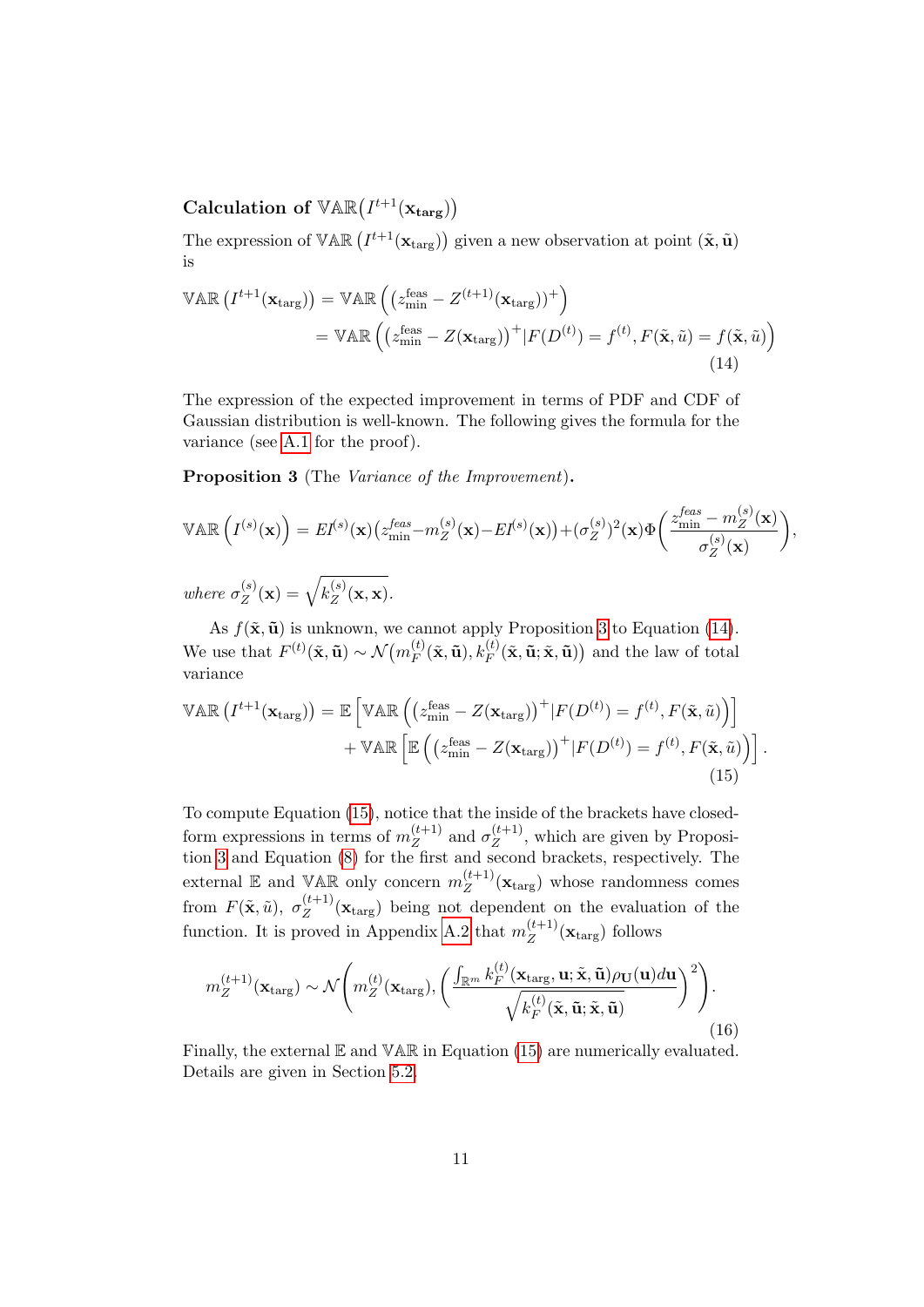$\textbf{Calculation of } \int_{\mathbb{R}^m} \mathbb{VAR} \big( \mathbb{1}_{\cap_{i=1}^l \{ G_i^{(t+1)}(\mathbf{x}_\mathbf{targ}, \mathbf{u}) \leq 0 \}} \big) \rho_{\mathbf{U}}(\mathbf{u}) d \mathbf{u}$ 

Regarding the second term, we follow the Kriging Believer principle, leading to suppose that  $\forall i = 1, \ldots, l$ ;  $m_{G_i}^{(t+1)}$  $\mathbf{G}_{G_i}^{(t+1)}(\mathbf{x}_{\text{targ}}, \mathbf{u}) = m_{G_i}^{(t)}$  $G_i^{(t)}(\mathbf{x}_{\text{targ}}, \mathbf{u})$ . Under the hypothesis of independence of the constraints GPs, we have

$$
\int_{\mathbb{R}^m} \mathbb{VAR} \left( \mathbb{1}_{\bigcap_{i=1}^l \{G_i^{(t+1)}(\mathbf{x}_{\text{targ}}, \mathbf{u}) \le 0\}} \right) \rho_{\mathbf{U}}(\mathbf{u}) d\mathbf{u} = \int_{\mathbb{R}^m} p(\mathbf{u})(1 - p(\mathbf{u})) \rho_{\mathbf{U}}(\mathbf{u}) d\mathbf{u},
$$
where

where

$$
p(\mathbf{u}) = \prod_{i=1}^{l} \Phi\bigg(\frac{-m_{G_i}^{(t)}(\mathbf{x}_{\text{targ}}, \mathbf{u})}{\sqrt{k_{G_i}^{(t+1)}(\mathbf{x}_{\text{targ}}, \mathbf{u}, \mathbf{x}_{\text{targ}}, \mathbf{u})}}\bigg),
$$

and  $k_G^{(t+1)}$  $\mathcal{L}_{G_i}^{(t+1)}(\mathbf{x}_{\text{targ}}, \mathbf{u}, \mathbf{x}_{\text{targ}}, \mathbf{u}) = k_{G_i}^{(t)}$  $\frac{dG_i(t)}{dG_i}(\mathbf{x}_{\text{targ}},\mathbf{u},\mathbf{x}_{\text{targ}},\mathbf{u}) - \frac{(k_{G_i}^{(t)}(\mathbf{x}_{\text{targ}},\mathbf{u};\tilde{\mathbf{x}},\tilde{\mathbf{u}}))^2}{k_{G_i}^{(t)}(\tilde{\mathbf{x}},\tilde{\mathbf{u}};\tilde{\mathbf{x}},\tilde{\mathbf{u}})}$  $\frac{k_{G_i}^{(t)}(\tilde{\mathbf{x}}, \tilde{\mathbf{u}}; \tilde{\mathbf{x}}, \tilde{\mathbf{u}})}{k_{G_i}^{(t)}(\tilde{\mathbf{x}}, \tilde{\mathbf{u}}; \tilde{\mathbf{x}}, \tilde{\mathbf{u}})}$  (cf. [\[13\]](#page-23-6)). Further details about the numerical estimation of the above integral

The steps of the proposed methodology are summarized in Algorithm [1,](#page-11-1) called EFISUR for Sampling and Optimization through Feasible Improvement.

Algorithm 1 : EFISUR (Expected Feasible Improvement with Stepwise Uncertainty Reduction sampling)

Create an initial Design of Experiments (DoE) of size  $t$  in the joint space and calculate simulator responses:

 $D^{(t)} = \{(\mathbf{x}_i, \mathbf{u}_i)$ ,  $i = 1, ..., t\}$ , and associated  $f^{(t)}$  and  $g_i^{(t)}$ i

while  $t \leq$  maximum budget **do** 

are given in Section [5.2.](#page-14-0)

Create the GPs of the objective and the constraints in the joint space:  $F^{(t)}$  and  $(G_i^{(t)}$  $\binom{(t)}{i}$ <sub>i=1</sub>

Calculate the GP of the mean objective,  $Z^{(t)}$ , in the search space  $S_{\lambda}$ **Optimize** EFI to define  $\mathbf{x}_{\text{targ}} = \arg \max_{\mathbf{x} \in \mathcal{S}_{\mathcal{X}}} \text{EFI}^{(t)}(\mathbf{x})$  (Eq. [\(7\)](#page-7-0))

Set  $\mathbf{x}_{t+1} = \mathbf{x}_{\text{targ}}$ Sample the next uncertain point by solving  $\mathbf{u}_{t+1} = \arg \min_{\tilde{u} \in \mathcal{S}_{\mathcal{U}}} S(\mathbf{x}_{\text{targ}}, \tilde{u})$  (Eq. [\(13\)](#page-9-2)) Calculate simulator responses at the next point  $(\mathbf{x}_{t+1}, \mathbf{u}_{t+1})$ Update the DoE:  $D^{(t+1)} = D^{(t)} \cup (\mathbf{x}_{t+1}, \mathbf{u}_{t+1})$ ,  $f^{(t+1)} = f^{(t)} \cup$  $f(\mathbf{x}_{t+1}, \mathbf{u}_{t+1}),$  $g_i^{(t+1)} = g_i^{(t)} \cup g_i(\mathbf{x_{t+1}}, \mathbf{u_{t+1}})$ ,  $i = 1, ..., l$ ,  $t \leftarrow t+1$ end while

## <span id="page-11-1"></span><span id="page-11-0"></span>5 Numerical experiments

In this Section the performance of the EFISUR method is studied first on an analytical test case, and then on an industrial application. The results are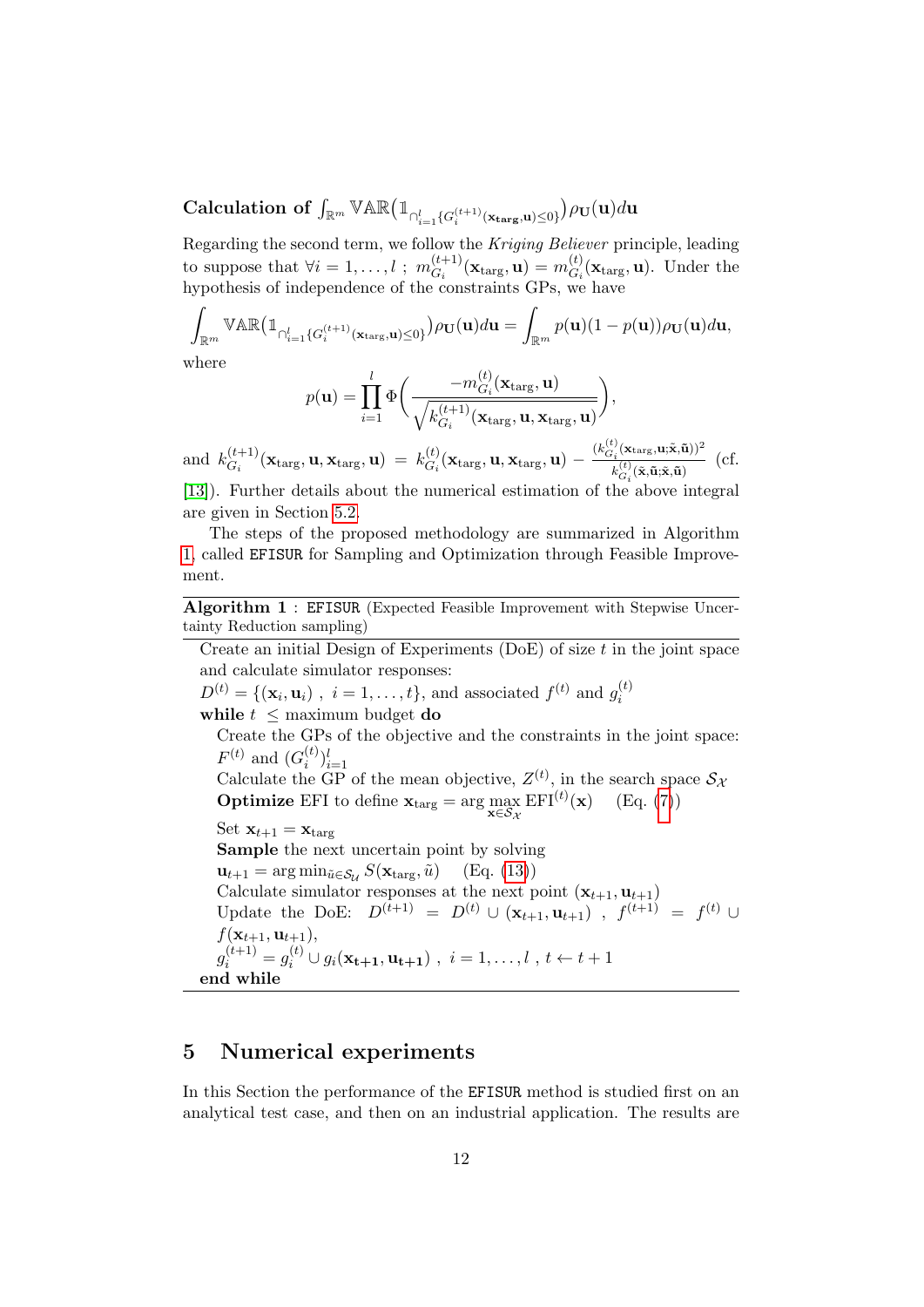compared to two alternative procedures which are described below.

The code and data generated or used during the current study are available in the first author's GitHub repository [\[16\]](#page-23-7).

#### 5.1 Competing algorithms

Two algorithms serve as bases for comparison for EFISUR. First, the EFIrand algorithm is identical to **EFISUR** to the exception of the point  $\mathbf{u}_{t+1}$  which is simply sampled from its distribution. This EFIrand algorithm will be useful to judge the usefulness of the sampling criterion S in EFISUR.

Algorithm 2 : EFIrand Expected Feasible Improvement with random sampling

Create an initial DoE of size  $t$  in the joint space and calculate simulator responses:

 $D^{(t)} = \{(\mathbf{x}_i, \mathbf{u}_i)$ ,  $i = 1, ..., t\}$ , and associated  $f^{(t)}$  and  $g_i^{(t)}$ i

while  $t \leq$  maximum budget do

Create the GPs of the objective and the constraints in the joint space:  $F^{(t)}$  and  $(G_i^{(t)}$  $\binom{(t)}{i}$ <sub>i=1</sub>

Calculate the GP of the mean objective,  $Z^{(t)}$ , in the search space  $S_{\lambda}$ **Optimize** EFI to define  $\mathbf{x}_{t+1} = \arg \max_{\mathbf{x} \in S_{\mathcal{X}}} \text{EFI}^{(t)}(\mathbf{x})$  (Eq. [\(7\)](#page-7-0))

**Sample** the next uncertain point randomly,  $\mathbf{u}_{t+1} \sim \rho_{\mathbf{U}}$ 

Calculate simulator responses at the next point  $(\mathbf{x}_{t+1}, \mathbf{u}_{t+1})$ Update the DoE:  $D^{(t+1)} = D^{(t)} \cup (\mathbf{x}_{t+1}, \mathbf{u}_{t+1})$ ,  $f^{(t+1)} = f^{(t)} \cup$  $f(\mathbf{x}_{t+1}, \mathbf{u}_{t+1}),$  $g_i^{(t+1)} = g_i^{(t)} \cup g_i(\mathbf{x_{t+1}}, \mathbf{u_{t+1}})$ ,  $i = 1, ..., l$ ,  $t \leftarrow t+1$ end while

The other algorithm which EFISUR will be compared to uses the quantile as an alternative way of measuring the failure probability:

 $\mathbb{P}(g(\mathbf{x}, \mathbf{U}) \leq 0) \geq 1 - \alpha \Longleftrightarrow q_{1-\alpha}(g(\mathbf{x}, \mathbf{U})) \leq 0.$ 

The quantile of the constraint  $i = 1, \ldots, l$  is approximated using the predictive mean of the GP model  $G^{(t)}$ ,

$$
q_{1-\alpha}(g_i(\mathbf{x}, \mathbf{U})) \approx q_{1-\alpha}(m_{G_i}^{(t)}(\mathbf{x}, \mathbf{U})).
$$
\n(17)

Further implementation details about the quantile estimation are given in Section [5.2.](#page-14-0)

<span id="page-12-0"></span>In order to choose the next point in the design space,  $x_{t+1}$ , this last competing methodology maximizes the expected improvement under constraints about the empirical quantiles:

$$
\mathbf{x}_{t+1} = \arg \max_{\mathbf{x} \in \mathcal{S}_{\mathcal{X}}} \text{EI}^{(t)}(\mathbf{x})
$$
  
s.t.  $\forall i \in \{1, ..., l\}, q_{1-\alpha}(m_{G_i}^{(t)}(\mathbf{x}, \mathbf{U})) \le 0.$  (18)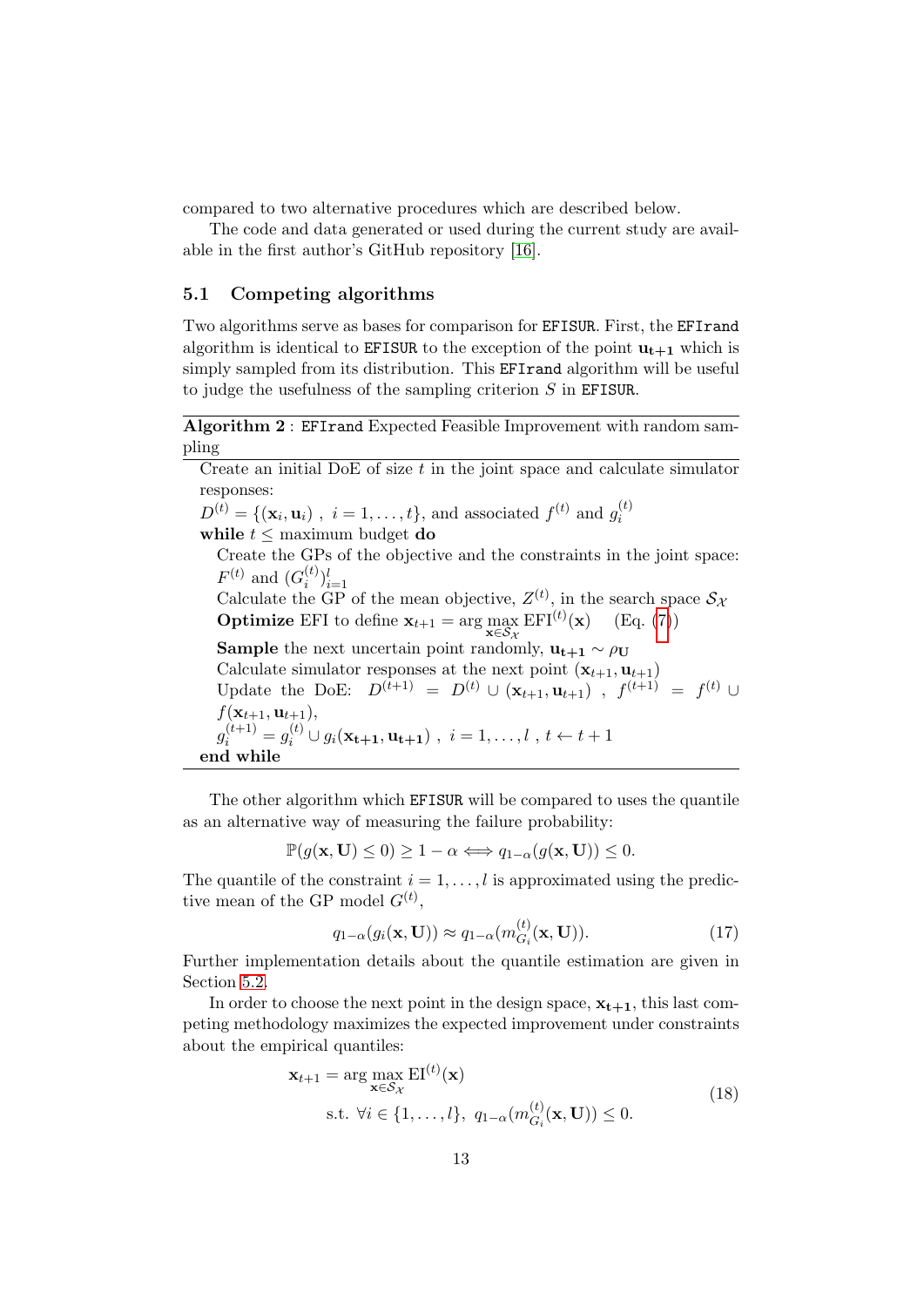The sampling in the uncertain space is based on the *deviation number* developed by [\[15,](#page-23-8) [17\]](#page-23-9) for the Active Kriging Monte Carlo simulation technique. In these works, the uncertainty that is most likely to improve the GP is the one that minimizes the following DN (Deviation Number) function,

<span id="page-13-0"></span>
$$
DN_i(\mathbf{u}) = \frac{|m_{G_i^{(t)}}(\mathbf{x}_{t+1}, \mathbf{u})|}{\sigma_{G_i}^{(t)}(\mathbf{x}_{t+1}, \mathbf{u})},
$$
\n(19)

The points that have a low deviation number are either close to the constraint threshold (null in Equation [\(19\)](#page-13-0)), or they have a high GP variance. To handle multiple constraints, the constraint with the minimum value of DN is selected (as in [\[26\]](#page-24-10)),

<span id="page-13-1"></span>
$$
DN_c(\mathbf{u}) = \min_{i=1,\dots,l} DN_i(\mathbf{u}).
$$
\n(20)

The whole algorithm is called cEIdevNum for Constrained EI plus Deviation Number. The cEIdevNum algorithm is an alternative to EFISUR for handling chance constraints in the joined space. During the optimization step for  $x_{t+1}$ , the constraints are handled explicitely through an ancilliary constrained optimization algorithm, as opposed to the EFI that aggregates them in a single objective. However, the reliability is defined independently for each constraint, which is not equivalent to the real problem given in Equation [\(1\)](#page-3-1). The sampling step (the DN minimization) accounts only for the constraints satisfaction and not for the objective function. The cEIdevNum algorithm bears some resemblance to the approach described in [\[27\]](#page-24-8): in both cases, the reliability constraint is estimated with a kriging model used to estimate quantiles, and sampling occurs through the minimization of the deviation. The generalization of EGO to constrained problems by approximating the constraints through kriging models and keeping them separated from the objective, as it is done in Equation [\(18\)](#page-12-0), can be found in other articles, e.g., [\[6\]](#page-22-6). However, to the authors' knowledge, cEIdevNum integrates these techniques within an EGO-like algorithm in an original manner.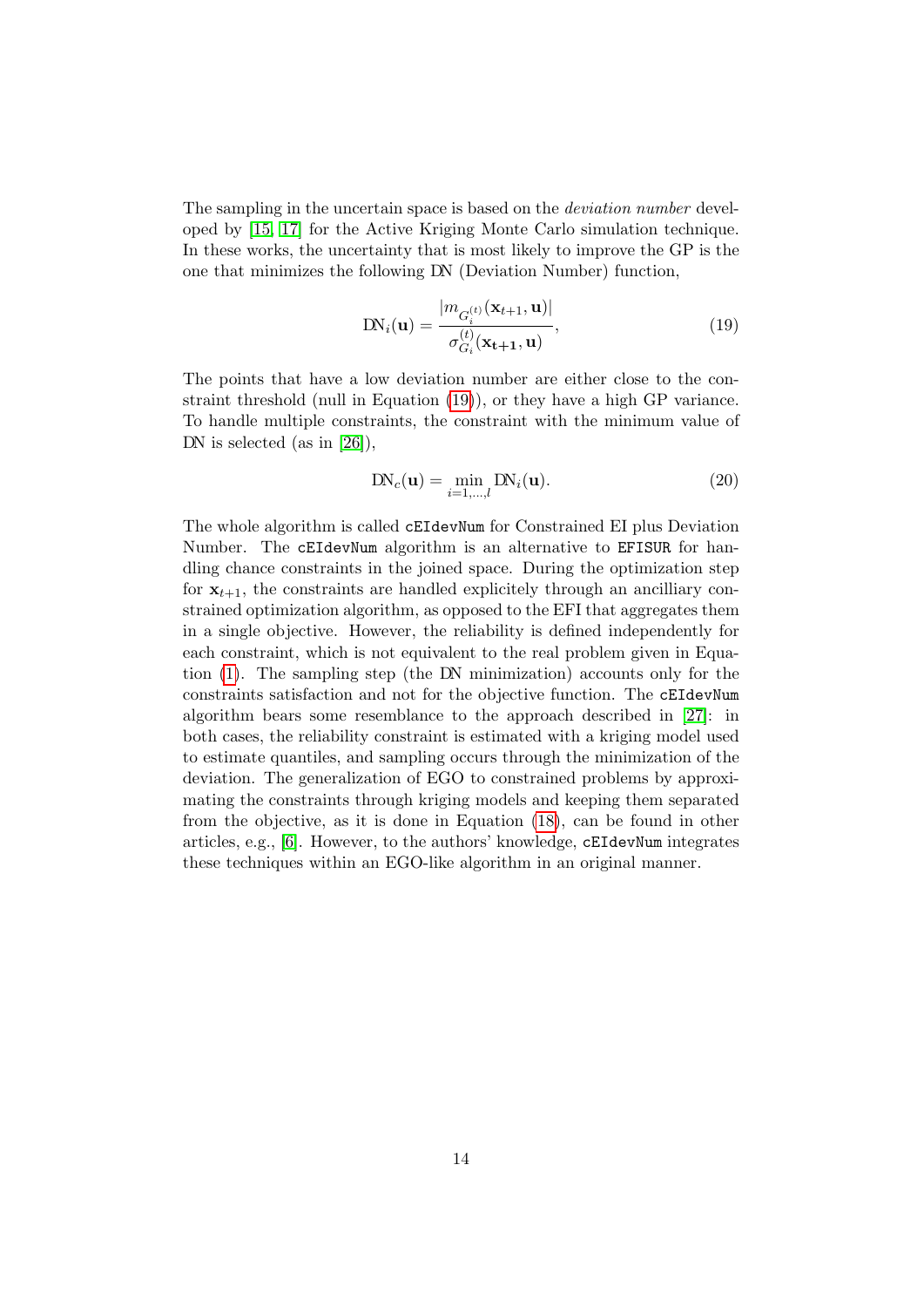#### Algorithm 3 : cEIdevNum

Create an initial DoE of size  $t$  in the joint space and calculate simulator responses:

 $D^{(t)} = \{(\mathbf{x}_i, \mathbf{u}_i)$ ,  $i = 1, ..., t\}$ , and associated  $f^{(t)}$  and  $g_i^{(t)}$ i while  $t \leq$  maximum budget do

Create the GPs of the objective and the constraints in the joint space:  $F^{(t)}$  and  $(G_i^{(t)}$  $i^{(t)} \}_{i=1}^{l}$ 

Calculate the GP of the mean objective,  $Z^{(t)}$ , in the search space  $S_{\lambda}$ Optimize the expected improvement under quantile constraints to determine the next iterate

$$
\mathbf{x}_{t+1} = \arg \max_{\mathbf{x} \in S_{\mathcal{X}}} \text{EI}^{(t)}(\mathbf{x})
$$
  
s.t.  $\forall i \in \{1, ..., l\}, q_{1-\alpha}(m_{G_i}^{(t)}(\mathbf{x}, \mathbf{U})) \le 0, \qquad (Eq. (18))$ 

Sample the next uncertainty by minimizing the deviation number,

$$
\mathbf{u}_{t+1} = \arg\min_{\mathbf{u}} \text{DN}_c(\mathbf{u}) \qquad (Eq. (20))
$$

Calculate simulator responses at the next point  $(\mathbf{x}_{t+1}, \mathbf{u}_{t+1})$ Update the DoE:  $D^{(t+1)} = D^{(t)} \cup (\mathbf{x}_{t+1}, \mathbf{u}_{t+1})$ ,  $f^{(t+1)} = f^{(t)} \cup$  $f(\mathbf{x}_{t+1}, \mathbf{u}_{t+1}),$  $g_i^{(t+1)} = g_i^{(t)} \cup g_i(\mathbf{x_{t+1}}, \mathbf{u_{t+1}})$ ,  $i = 1, ..., l$ ,  $t \leftarrow t+1$ end while

### <span id="page-14-0"></span>5.2 Implementation details

Two strategies are adopted depending on the numerical cost of the integrals.

#### Common Random Numbers for u samples

All three algorithms include Monte Carlo simulations with respect to u samples. The efficiency of all three algorithms is enhanced by a Common Random Numbers (CRN) technique. This means that the same seed is used to generate all random variables throughout the optimization. In particular, the same realizations of the uncertain variables  $\{u_1, \ldots, u_M\}$ , obtained by a Sobol sequence, are considered in all iterations. The CRN produces more stable optimizations and reduces the variance of the estimated probabilities since the induced error is consistent within different designs. There is however a bias in the Monte Carlo estimations, which we keep small here by choosing relatively large Monte Carlo number of simulations.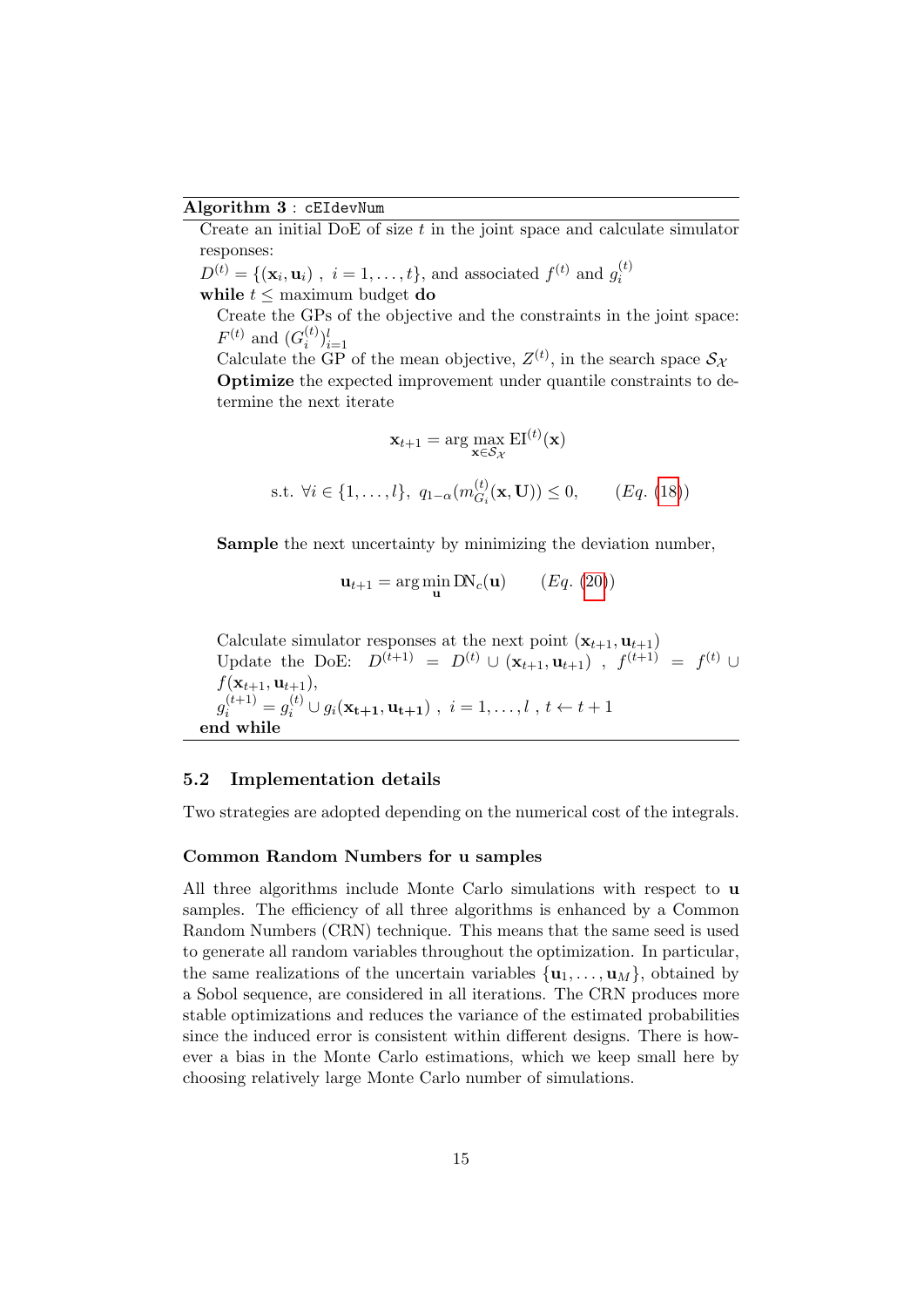More precisely, the EFISUR algorithm uses the Sobol sequence at different steps:

• In the EFI formula, the calculation of the quantity  $\mathbb{P}(C^{(t)}(\mathbf{x}) \leq 0)$  is approximated by

<span id="page-15-0"></span>
$$
\mathbb{P}(C^{(t)}(\mathbf{x}) \le 0) \approx \frac{1}{N} \sum_{k=1}^{N} \mathbb{1}_{\left(1 - \alpha - \frac{1}{M} \sum_{j=1}^{M} \mathbb{1}_{\left(G_{i}^{(t)}(\mathbf{x}, \mathbf{u}_{j}, \omega_{k}) \le 0, i=1,\dots,l\right)} \le 0\right)} (21)
$$

where N realizations of the GPs are needed.

• In the  $z_{\text{min}}^{\text{feas}}$  formula, the calculation of  $\mathbb{E}[C^{(t)}(\mathbf{x})]$  is approximated by :

$$
\mathbb{E}[C^{(t)}(\mathbf{x})] \approx 1 - \alpha - \frac{1}{M} \sum_{j=1}^{M} \prod_{i=1}^{l} \Phi\left(\frac{-m_{G_i}^{(t)}(\mathbf{x}, \mathbf{u_j})}{\sigma_{G_i}^{(t)}(\mathbf{x}, \mathbf{u_j})}\right).
$$

• In the second term of the sampling criterion,  $\int_{\mathbb{R}^m} p(\mathbf{u})(1-p(\mathbf{u})) \rho_{\mathbf{U}}(\mathbf{u}) d\mathbf{u}$ is approximated by  $\frac{1}{M} \sum_{n=1}^{M}$  $j=1$  $p(\mathbf{u_j})(1-p(\mathbf{u_j})).$ 

The experiments reported in this article have as default  $N = 1000$  trajectories of the GPs and  $M = 300$  common random numbers.

The EFIrand algorithm is identical to EFISUR to the exception of the sampling of the next uncertain point which is random, hence it has a lower computational complexity.

Concerning the cEIdevNum algorithm, the quantiles making the constraints,  $q_{1-\alpha}(m_{G_i}^{(t)})$  $G_i(G_i(\mathbf{x}, \mathbf{U})) \leq 0$ , are approximated by the corresponding order statistic associated to the sample  $\{m_{G}^{(t)}\}$  ${}_{G_i}^{(t)}(\mathbf{x}, \mathbf{u}_j) \}_{j=1}^M$ . For sharper comparisons, we use the same seed  $(M = 300 \text{ common random numbers})$  to estimate the quantiles.

#### Quantization for  $m_Z^{(t+1)}$  $\mathbb{Z}^{(l+1)}$  samples

The calculation of the first term of the criterion S requires realizations of  $m_Z^{(t+1)}$  $\mathbb{Z}^{(k+1)}$  (see Equation [\(15\)](#page-10-2)). To this end, we use a quantization technique [\[29\]](#page-24-11). It consists in approximating the continuous distribution of  $m_Z^{(t+1)}$  $\binom{l+1}{Z}$  (given in Equation [\(16\)](#page-10-3)) by a discrete one. Thus, the external variance and expectation of Equation [\(15\)](#page-10-2) are discretized at values representing the distribution of  $m_Z^{(t+1)}$  $\mathbb{Z}^{(l+1)}$ . In the upcoming experiments, a quantizer of size 20 is chosen.

### Internal optimizations

The EFISUR algorithm and its two competitors involve several internal optimization problems that must be solved at every iteration. Some of these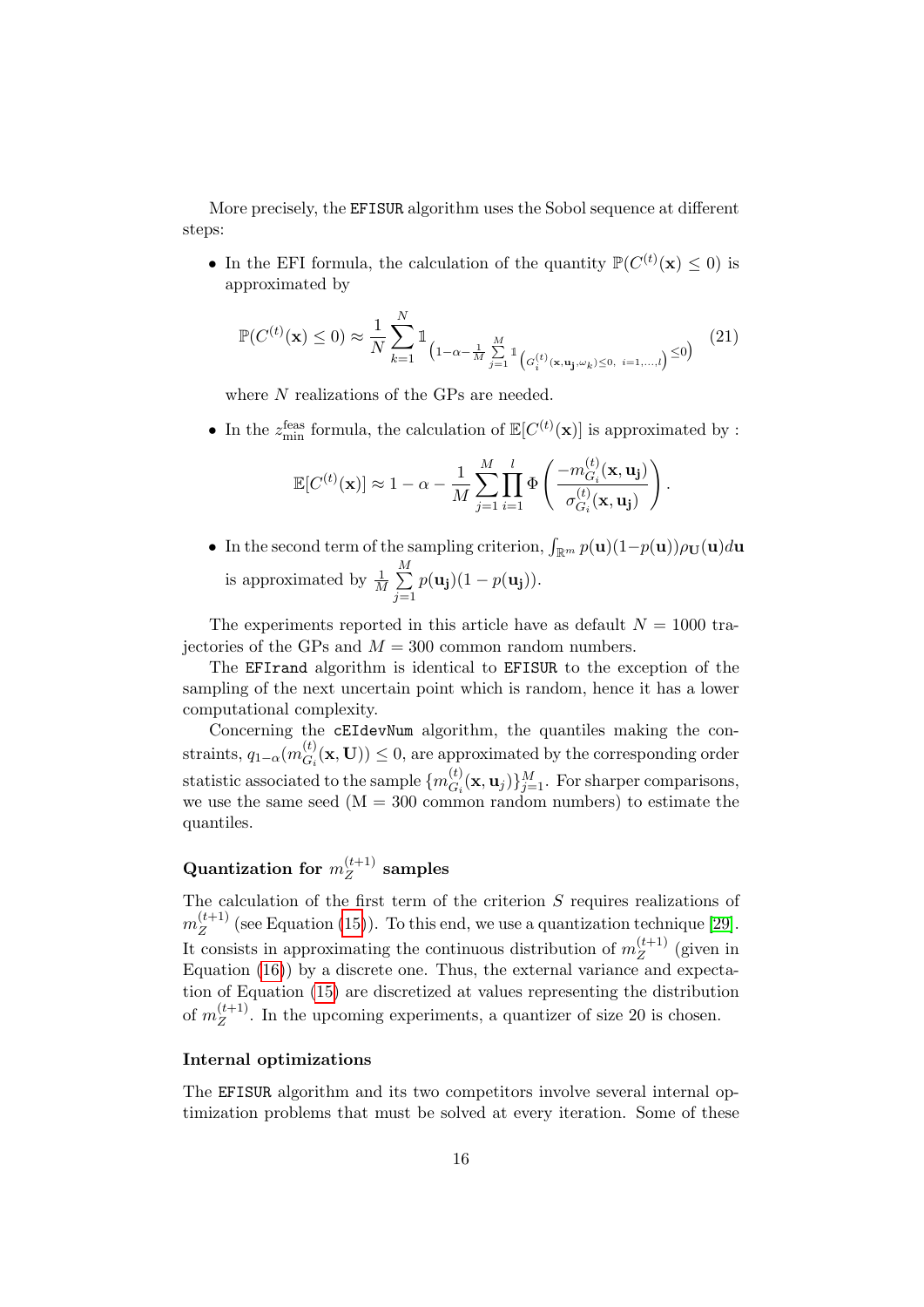problems are unconstrained: the maximization of EFI with respect to x (EFISUR and EFIrand algorithms) or the minimization of S or  $U_c$  with respect to u (EFISUR and cEIdevNum). Such internal continuous unconstrained optimization problems are handled with the derivative-free solver BOBYQA [\[34\]](#page-25-8).

The Problem [\(18\)](#page-12-0) in the algorithm cEIdevNum further requires a solver that can handle constraints. It is addressed with the COBYLA program [\[33\]](#page-25-9).

#### 5.3 Analytical test case

A first test-case is now considered to compare the three competing algorithms in moderate dimensions. The problem has two design variables, two uncertain parameters and a single reliability constraint:

minimize 
$$
\mathbb{E}_{\mathbf{U}}[f(\mathbf{x}, \mathbf{U})]
$$
  
\nsuch that  $\mathbb{P}(g(\mathbf{x}, \mathbf{U}) \le 0) \ge 1 - \alpha$   
\nwhere  $f(\mathbf{x}, \mathbf{u}) = 5(x_1^2 + x_2^2) - (u_1^2 + u_2^2) + x_1(u_2 - u_1 + 5) + x_2(u_1 - u_2 + 3)$   
\n $g(\mathbf{x}, \mathbf{u}) = -x_1^2 + 5x_2 - u_1 + u_2^2 - 1$   
\nwith  $\mathbf{x} \in [-5, 5]^2$   
\n $\mathbf{U} \sim \mathcal{U}([-5, 5]^2)$ 

By setting the target probability of failure to  $\alpha = 0.05$ , the computed reference solution is  $x^* = (-3.62069, -1.896552)$ . This reference was found semi-analytically because some of the calculations are manually tractable in the above problem. Figure [1](#page-17-0) shows the contour plots of the functions  $\mathbb{E}[f(. ,\mathbf{U})]$  and  $\mathbb{P}(q(. ,\mathbf{U}) \leq 0)$  obtained from a 40 × 40 grid experiments, where at each grid point the expectation and the probability are approximated by a Monte Carlo method over  $10^4$  realizations of U. To account for the inherent statistical variability of the algorithms, the runs are repeated 20 times for each method. The inital Design of Experiments of each method is a random Latin hypercube of  $4 + (d + m) = 8$  points. An additional bud-get of 56 iterations<sup>[2](#page-16-0)</sup> is used as a stopping criterion. The default Gaussian Process has a Matérn  $5/2$  covariance function and a constant trend. The performance of the various methods is measured by the average Euclidean distance between the optimum given by the method and the true minimum, at each iteration. The average distance to the solution is plotted in Figure [2.](#page-18-0) EFISUR and EFIrand converge faster to the optimum than cEIdevNum. After 18 iterations, EFISUR approaches the solution more closely than EFIrand does. A complementary view of the convergence, with dispersions, can be found in Figure [3](#page-18-1) which shows the boxplots of the distances to the reference solution at iterations 10 (left panel), 20 (middle) and 30 (right). It

<span id="page-16-0"></span><sup>&</sup>lt;sup>2</sup>An iteration encompasses one call to the objective function and one call to all the constraints.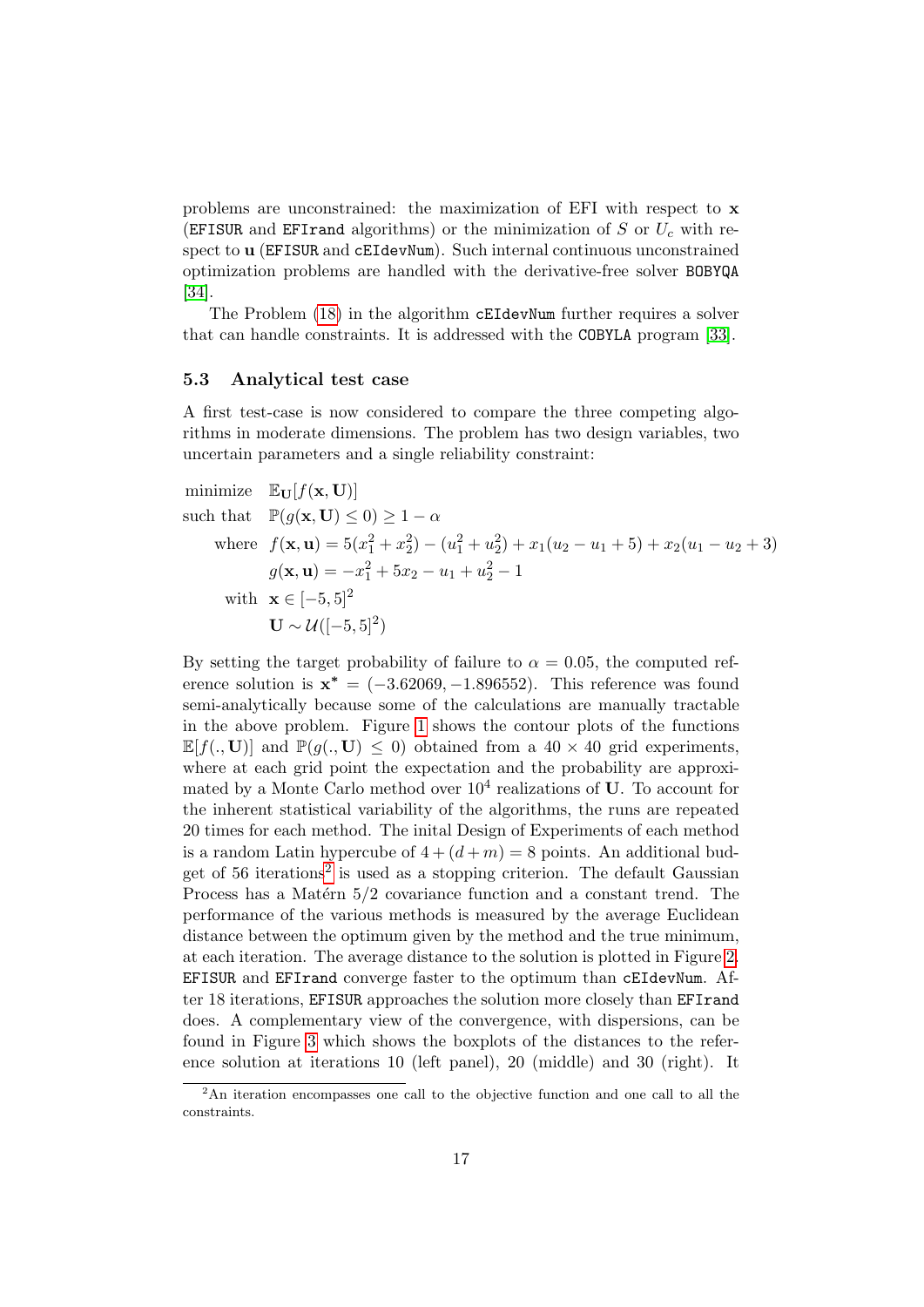

<span id="page-17-0"></span>Figure 1: Contour plots of  $\mathbb{P}(g(.,\mathbf{U})\leq 0)$  and  $\mathbb{E}[f(.,\mathbf{U})]$ : failure and feasible regions in red and green, respectively, the limit-state function in blue, objective function in dashed black lines. The solution is the yellow bullet.

is observed that EFISUR leads to an accurate solution from 20 iterations onwards with a small deviation between the runs. EFIrand has a better start (at 10 iterations) but it is then surpassed by EFISUR. At all iterations, cEIdevNum has a larger median distance to the solution and a larger spread in results. Figure [4](#page-19-0) shows the enrichment in the uncertain space  $S_{\text{U}}$  for all methods and all runs. It is clearly visible that EFIrand, in the middle plot, samples the **u**'s randomly. EFISUR (left) and cEIdevNum (right) both sample large  $|u_2|$ 's because they contribute to constraint violation irrespectively of **x** through the " $+u_2^2$ " term (cf.  $g(\mathbf{x}, \mathbf{u})$  expression above). In addition, cEIdevNum samples large values  $|u_1|$ 's for varied  $u_2$ 's because they are on the edge of the domain where the kriging variance is large (hence DN small). EFISUR breaks this symmetry and more sparingly tries small (negative)  $u_1$ 's associated to varied  $u_2$ 's because its criterion also accounts for low objective function values: in the optimal region,  $\mathbf{x}^* \approx (-3.6, -1.9)$ , a small negative  $u_1$  provides improvement through the term " $-x_1u_1$ ".

Two partial conclusions can be presumed from this set of experiments. First, the algorithms that rely on the EFI aggregated criterion to choose the next set of controlled variables, i.e., EFIrand and EFISUR, converge better than cEIdevNum and its constrained problem handled through COBYLA. Second, EFISUR provides an additional gain in efficiency thanks to its sampling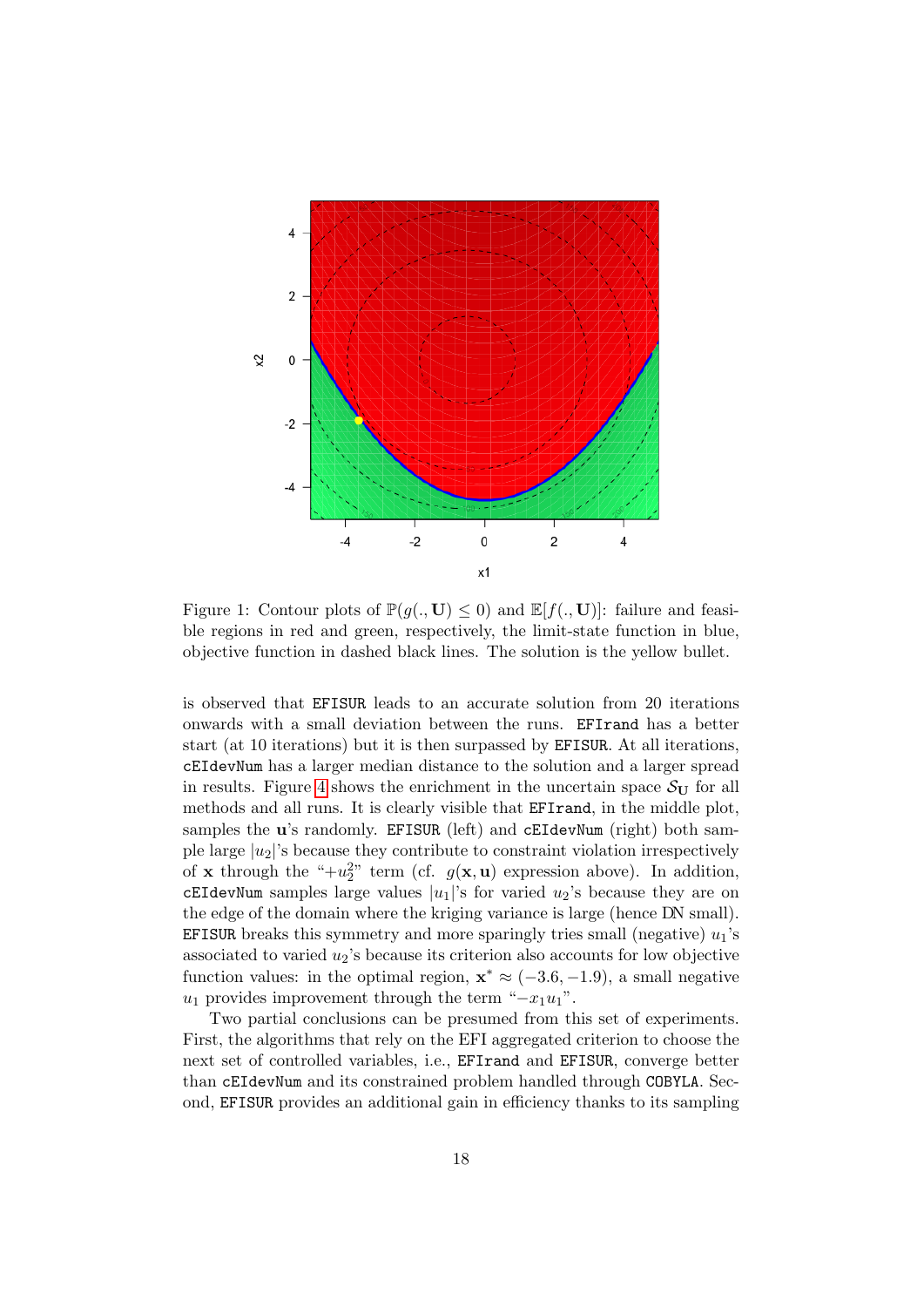

<span id="page-18-0"></span>Figure 2: Mean convergence rates (Euclidean distance to the solution) on the analytical test case. The EFISUR method is plotted with the green solid line; EFIrand with the red dashed line; cEIdevNum with the blue dotted line. The initial DoE preceeded these iterations, it is not represented.



<span id="page-18-1"></span>Figure 3: Distance to the reference solution at iteration 10 (left panel), 20 (middle panel) and 30 (right panel) for the three strategies. The boxplots summarize 20 replications of the runs.

criterion S which properly mixes the uncertainty about constraint satisfaction and improvement.

#### 5.4 Industrial test case

We now report the application of the EFISUR method to an aeronautical test case. The NASA rotor 37 is a representative transonic axial-flow compressor that has been used extensively in the computational fluid dynamics (CFD) community to test optimization algorithms and validate CFD codes (see [\[19\]](#page-23-10)). The optimization of the NASA rotor 37 compressor blade is a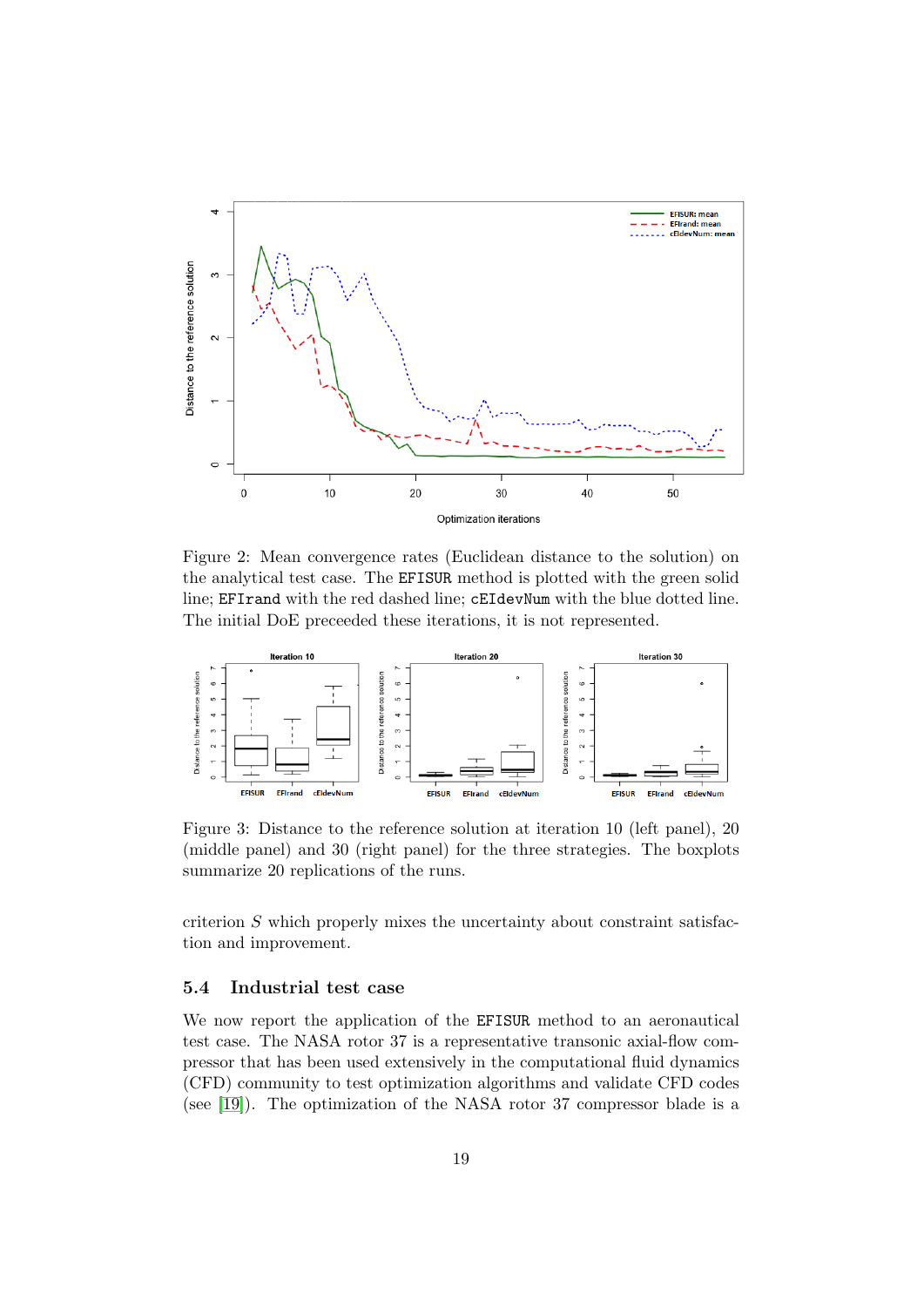

<span id="page-19-0"></span>Figure 4: Enrichment in the uncertain space,  $S_{U}$ , for the three methods.

challenging test case first of all because of its high dimensionality: it has 20 design variables and 7 uncertain parameters. As such, to the best of the author's knowledge, such optimization has never been attempted using global metamodels. Furthermore, the design of the NASA rotor 37 compressor blade is highly nonlinear. And, as is common in CFD, each evaluation of the optimization criteria involves costly finite elements analyses. Formally, the optimization problem reads as follows:

minimize: 
$$
\mathbb{E}_{\mathbf{U}}[f(\mathbf{x}, \mathbf{U})]
$$
  
satisfying:  $\mathbb{P}(g_i(\mathbf{x}, \mathbf{U}) \le 0, \forall i \in \{1, ..., 5\}) \ge 1 - \alpha$   
with  $\alpha = 5\%,$   
 $\mathbf{x} \in S_{\mathcal{X}}$ ,  $S_{\mathcal{X}} = [0, 1]^{20} \subset \mathbb{R}^{20}$ ,  
 $\mathbf{U} \sim \mathcal{U}(S_{\mathcal{U}})$ ,  $S_{\mathcal{U}} = [0, 1]^7 \subset \mathbb{R}^7$ .

Because of the dimensionality and the numerical cost, the use of surrogate models is the only path to perform such an optimization. The EFISUR method is started with a DoE of 100 points drawn from an optimal Latin Hypercube Sampling. The enrichment is then carried out by adding 137 points, for a total of 237 model evaluations. Figure [5](#page-20-0) shows the convergence of the feasible minimum. Figure [6](#page-20-1) shows, at the estimated feasible optimum, the relative value of each design variable with respect to its lower and upper bounds in polar coordinates. The largest radii are attributed to the variables which are close to their maximum allowable values, and vice versa.

The result given above assumes that the final GPs are accurate enough to correctly predict the probability of constraints satisfaction. In order to validate the surrogate model accuracy in the vicinity of the limit-state surface, the calculation of the probability of being feasible (Equation [\(21\)](#page-15-0)) is repeated 500 times with  $M = 1000$  **u** samples and  $N = 1000$  trajectories of the GPs. Figure [7](#page-21-0) provides the statistics of the probability of constraints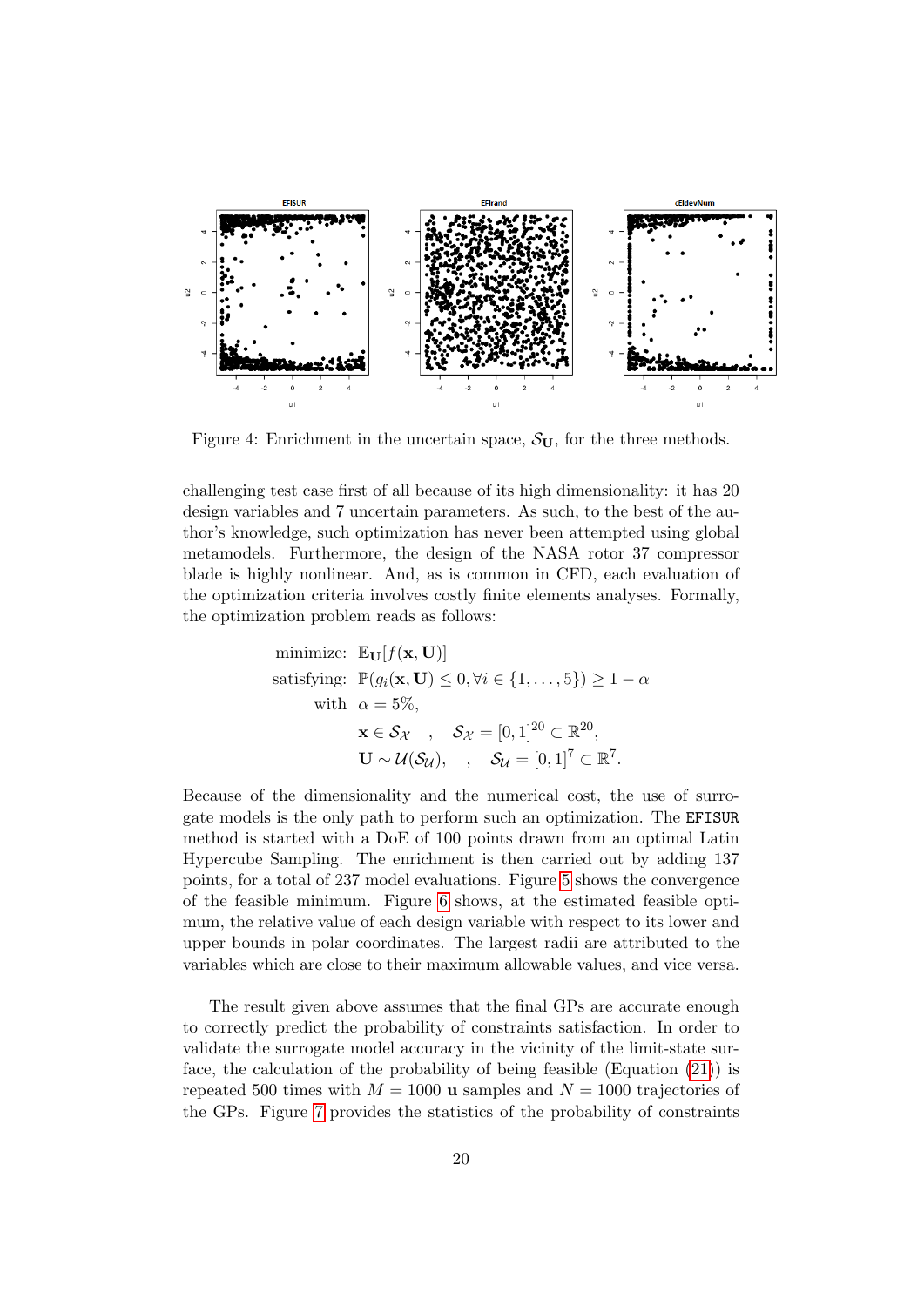

Figure 5: Convergence history of the current feasible minimum,  $z_{\text{min}}^{\text{feas}}$ .

<span id="page-20-0"></span>

<span id="page-20-1"></span>Figure 6: Relative coordinates of the optimal design with respect to their respective lower and upper bounds.

satisfaction through a boxplot. Accounting for the bootstrap standard deviation, the targeted probability (0.95) remains below the confidence interval of the estimated probabilities. Thus the final GP models of the constraints are deemed accurate enough. It is worth emphasizing that only 237 calculations of  $f$  and the  $g_i$ 's have been necessary to solve this 27-dimensional optimization problem.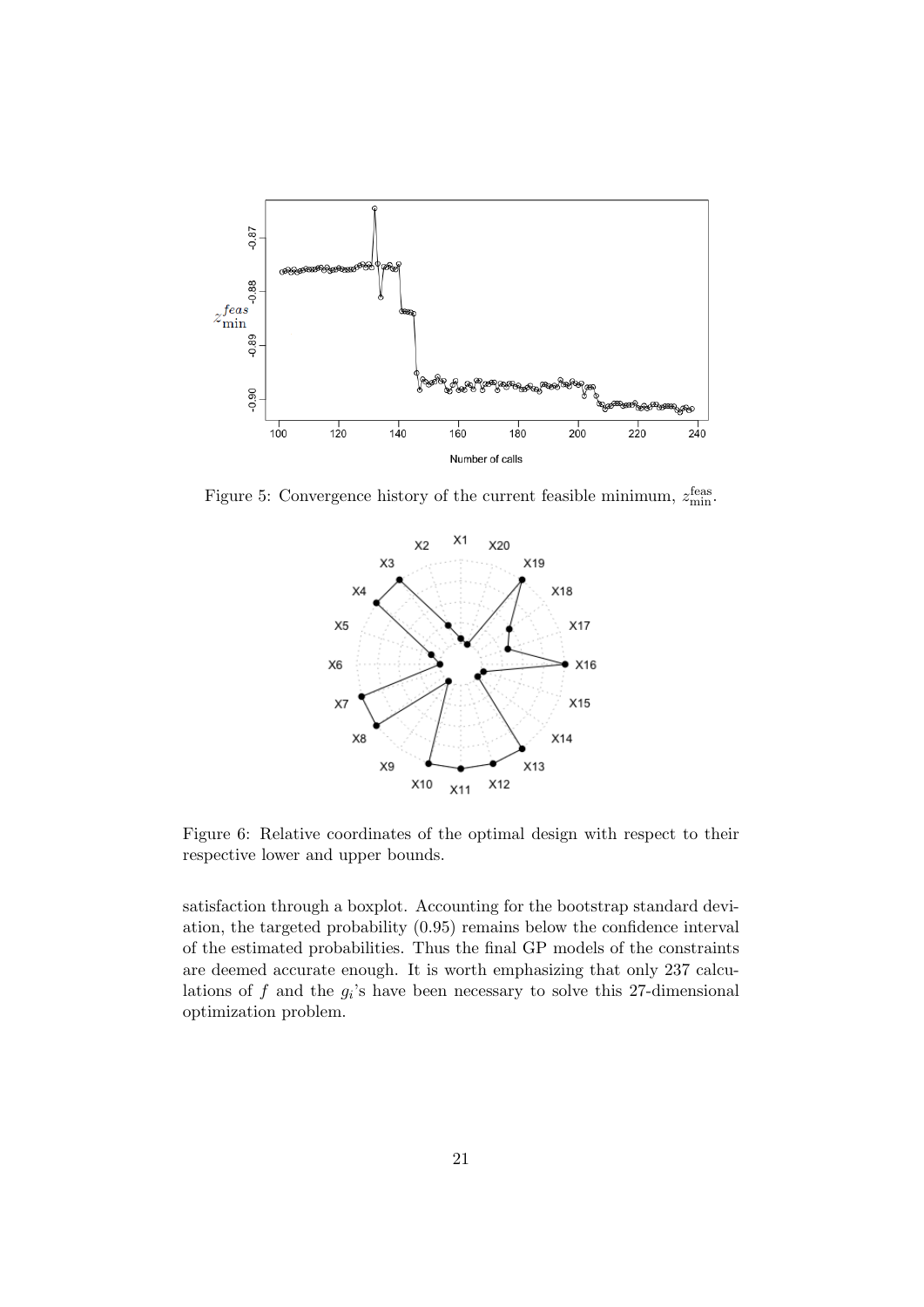

<span id="page-21-0"></span>Figure 7: Distribution of constraints satisfaction probabilities at the optimal design computed with the final GPs. The boxplot summarizes 500 replications. The dashed line is the lower bound on constraint satisfaction  $(0.95).$ 

# 6 Concluding remarks

We have proposed a robust Bayesian optimization algorithm to solve computationally intensive chance constrained problems. The algorithm, called EFISUR, carefully models all available information with Gaussian processes built in the augmented space of the controlled variables and uncertain parameters. New calls to the objective and constraint functions are based on extrema of an acquisition criterion followed by a sampling criterion. The acquisition criterion is an expected feasible improvement that accounts for both the average improvement in objective function and the constraint reliability. The associated sampling criterion is a computationally tractable approximation to the one-step-ahead variance reduction in feasible improvement.

The article has detailed the analytical expressions of the acquisition and sampling criteria. Along the way, an expression for the variance of the improvement has been given.

EFISUR has been compared to 2 alternative algorithms which differ in the acquisition and sampling criteria. The results show a gain in favor of the expected feasible improvement and its one-step-ahead variance reduction. This set of criteria accounts for both the objective function and the constraints, it is opportunistic in the sense that it strives for feasible improvement at the next iteration, and both criteria  $(EFI and S)$  are coherent because they both relate to the feasible improvement. The sampling criterion follows a principle of maximal uncertainty reduction. The applicability of EFISUR to an industrial test case has also been checked.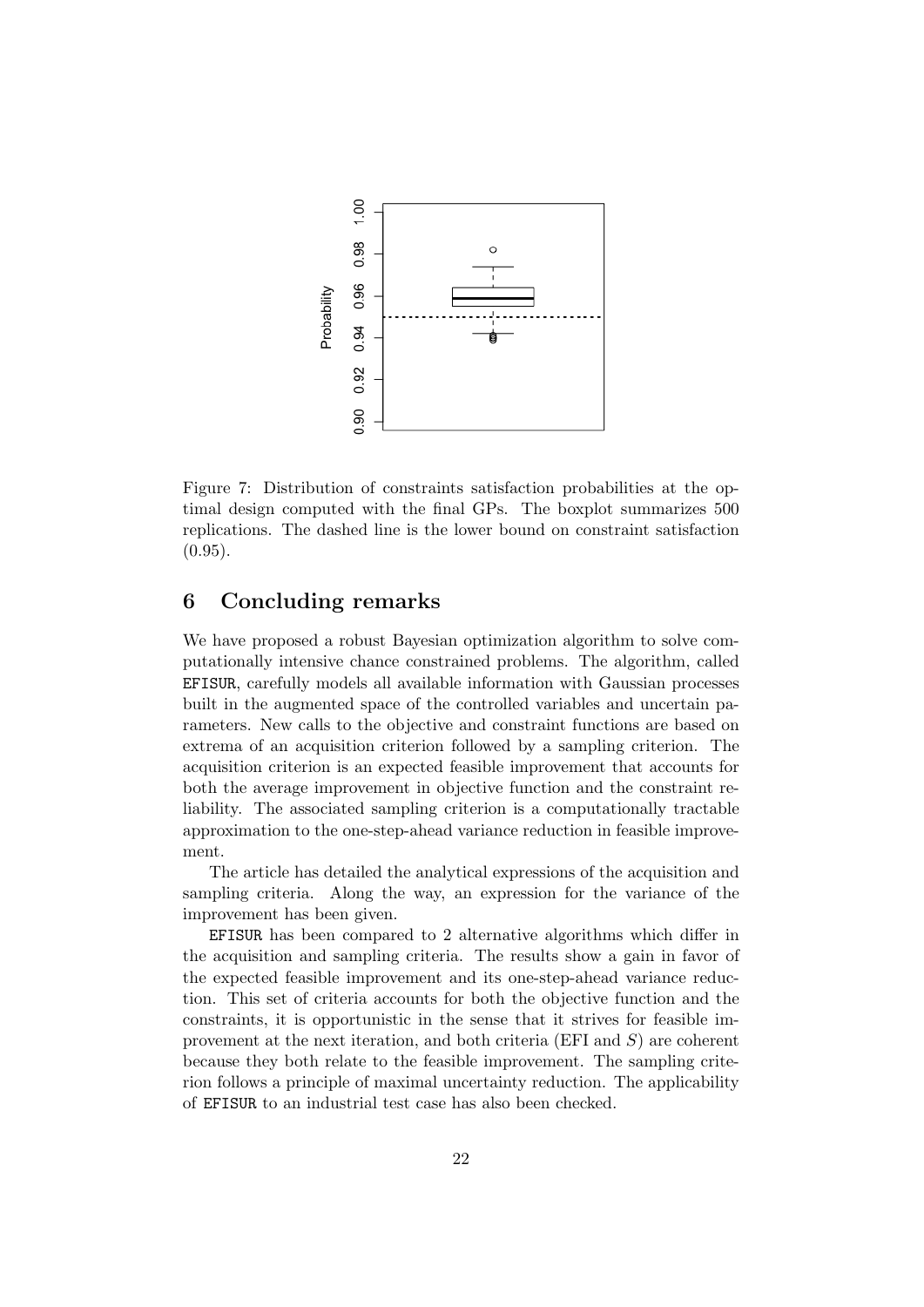From a methodological perspective, further work on the topic might seek to account for the correlation that typically exists between the constraint functions or between the objective and the constraint functions. This would potentially improve the overall Gaussian model of the optimization functions. It should also make it possible to assign priorities for evaluating the constraints.

# Acknowledgement

This work was supported in part by the research chair OQUAIDO in applied mathematics.

# References

- <span id="page-22-4"></span>[1] Reda El Amri, Céline Helbert, Miguel Munoz Zuniga, Clémentine Prieur, and Delphine Sinoquet. Set inversion under functional uncertainties with joint meta-models. working paper or preprint, 2020.
- <span id="page-22-1"></span>[2] Laetitia Andrieu, Guy Cohen, and Felisa J Vázquez-Abad. Gradientbased simulation optimization under probability constraints. European Journal of Operational Research, 212(2):345–351, 2011.
- <span id="page-22-0"></span>[3] Kenneth Joseph Arrow, Hirofumi Azawa, Leonid Hurwicz, and Hirofumi Uzawa. Studies in linear and non-linear programming, volume 2. Stanford University Press, 1958.
- <span id="page-22-2"></span>[4] Anne Auger, Nikolaus Hansen, Verena Heidrich-Meisner, Olaf Mersmann, Petr Posik, and Mike Preuss. 3rd GECCO workshop for realparameter optimization. [https://coco.gforge.inria.fr/doku.php?](https://coco.gforge.inria.fr/doku.php?id=bbob-2012-results) [id=bbob-2012-results](https://coco.gforge.inria.fr/doku.php?id=bbob-2012-results), 2012.
- <span id="page-22-3"></span>[5] Mathieu Balesdent, Loïc Brevault, Jérôme Morio, and Rudy Chocat. Overview of problem formulations and optimization algorithms in the presence of uncertainty. In Aerospace System Analysis and Optimization in Uncertainty, pages 147–183. Springer, 2020.
- <span id="page-22-6"></span>[6] Nathalie Bartoli, Thierry Lefebvre, Sylvain Dubreuil, Romain Olivanti, Rémy Priem, Nicolas Bons, Joaquim RRA Martins, and Joseph Morlier. Adaptive modeling strategy for constrained global optimization with application to aerodynamic wing design. Aerospace Science and technology, 90:85–102, 2019.
- <span id="page-22-5"></span>[7] Julien Bect, David Ginsbourger, Ling Li, Victor Picheny, and Emmanuel Vazquez. Sequential design of computer experiments for the estimation of a probability of failure. Statistics and Computing, 22(3):773–793, 2012.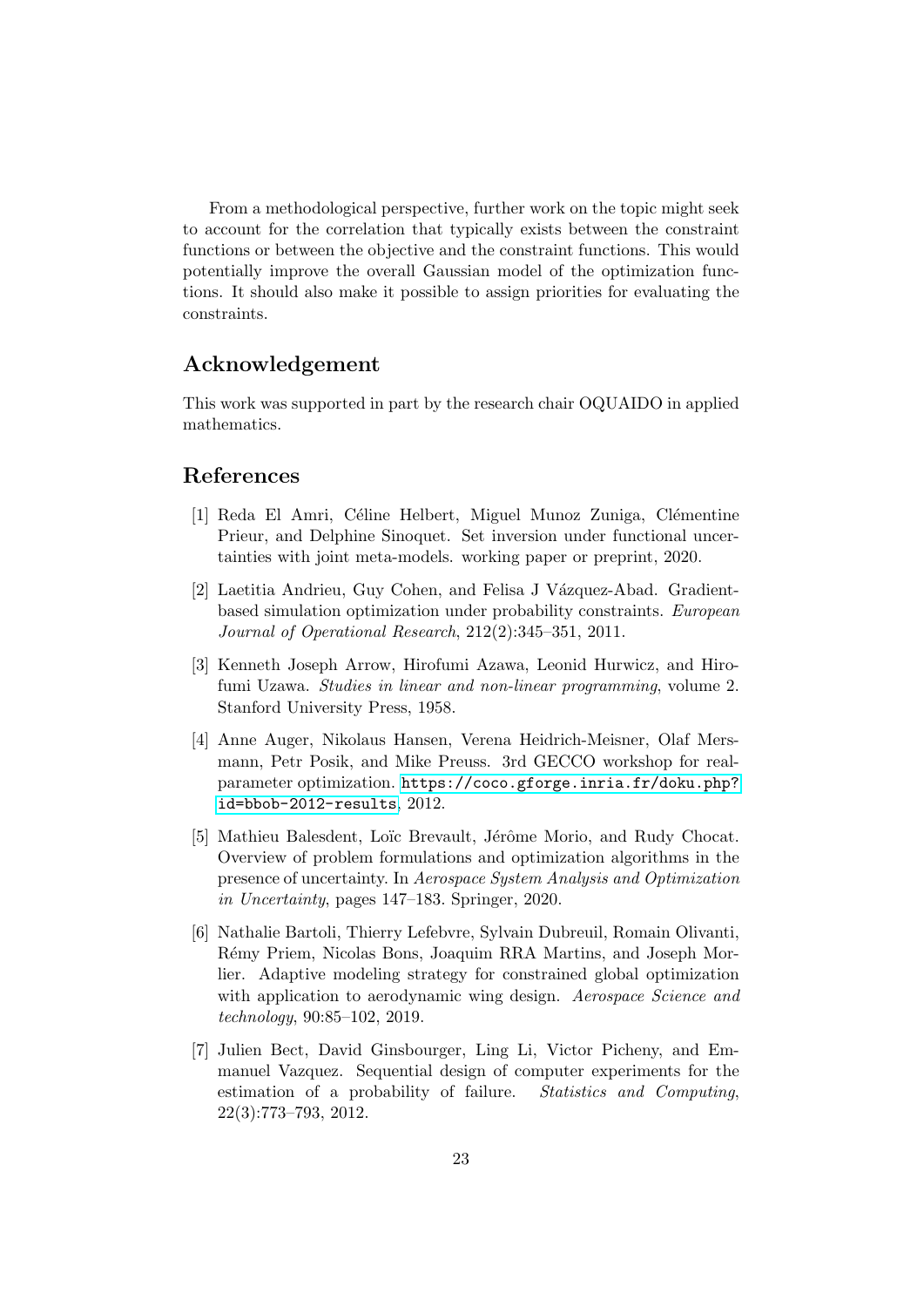- <span id="page-23-0"></span>[8] Aharon Ben-Tal, Laurent El Ghaoui, and Arkadi Nemirovski. Robust optimization, volume 28. Princeton University Press, 2009.
- <span id="page-23-3"></span>[9] Hans-Georg Beyer and Bernhard Sendhoff. Robust optimization–a comprehensive survey. Computer methods in applied mechanics and engineering, 196(33-34):3190–3218, 2007.
- <span id="page-23-4"></span>[10] Jean-Marc Bourinet. Reliability analysis and optimal design under uncertainty-Focus on adaptive surrogate-based approaches. Habilitation à diriger les recherches, Univ. Clermont-Auvergne, 2018. https://hal.archives-ouvertes.fr/tel-01737299.
- <span id="page-23-2"></span>[11] Dimo Brockhoff, Anne Auger, Nikolaus Hansen, Dirk V. Arnold, and Tim Hohm. Mirrored sampling and sequential selection for evolution strategies. In PPSN 2010, pages 11–21. Springer, 2010.
- <span id="page-23-11"></span>[12] Clément Chevalier. Fast uncertainty reduction strategies relying on Gaussian process models. PhD thesis, University of Bern, 2013.
- <span id="page-23-6"></span>[13] Clément Chevalier, David Ginsbourger, and Xavier Emery. Corrected kriging update formulae for batch-sequential data assimilation. In Mathematics of Planet Earth, pages 119–122. Springer, 2014.
- <span id="page-23-5"></span>[14] Vincent Dubourg, Bruno Sudret, and Jean-Marc Bourinet. Reliabilitybased design optimization using kriging surrogates and subset simulation. Structural and Multidisciplinary Optimization, 44(5):673–690, 2011.
- <span id="page-23-8"></span>[15] B Echard, N Gayton, and M Lemaire. AK-MCS: an active learning reliability method combining kriging and monte carlo simulation. Structural Safety, 33(2):145–154, 2011.
- <span id="page-23-7"></span>[16] Reda El Amri. EFISUR, a new acquisition function. [https://github.](https://github.com/elamrireda/EFISUR) [com/elamrireda/EFISUR](https://github.com/elamrireda/EFISUR), 2021.
- <span id="page-23-9"></span>[17] William Fauriat and Nicolas Gayton. AK-SYS: an adaptation of the AK-MCS method for system reliability. Reliability Engineering  $\mathcal C$  System Safety, 123:137–144, 2014.
- <span id="page-23-1"></span>[18] Virginie Gabrel, Cécile Murat, and Aurélie Thiele. Recent advances in robust optimization: An overview. European journal of operational research, 235(3):471–483, 2014.
- <span id="page-23-10"></span>[19] Charles Hirsch, Dirk Wunsch, Jacek Szumbarski, J Pons-Prats, et al. Uncertainty management for robust industrial design in aeronautics. 2019.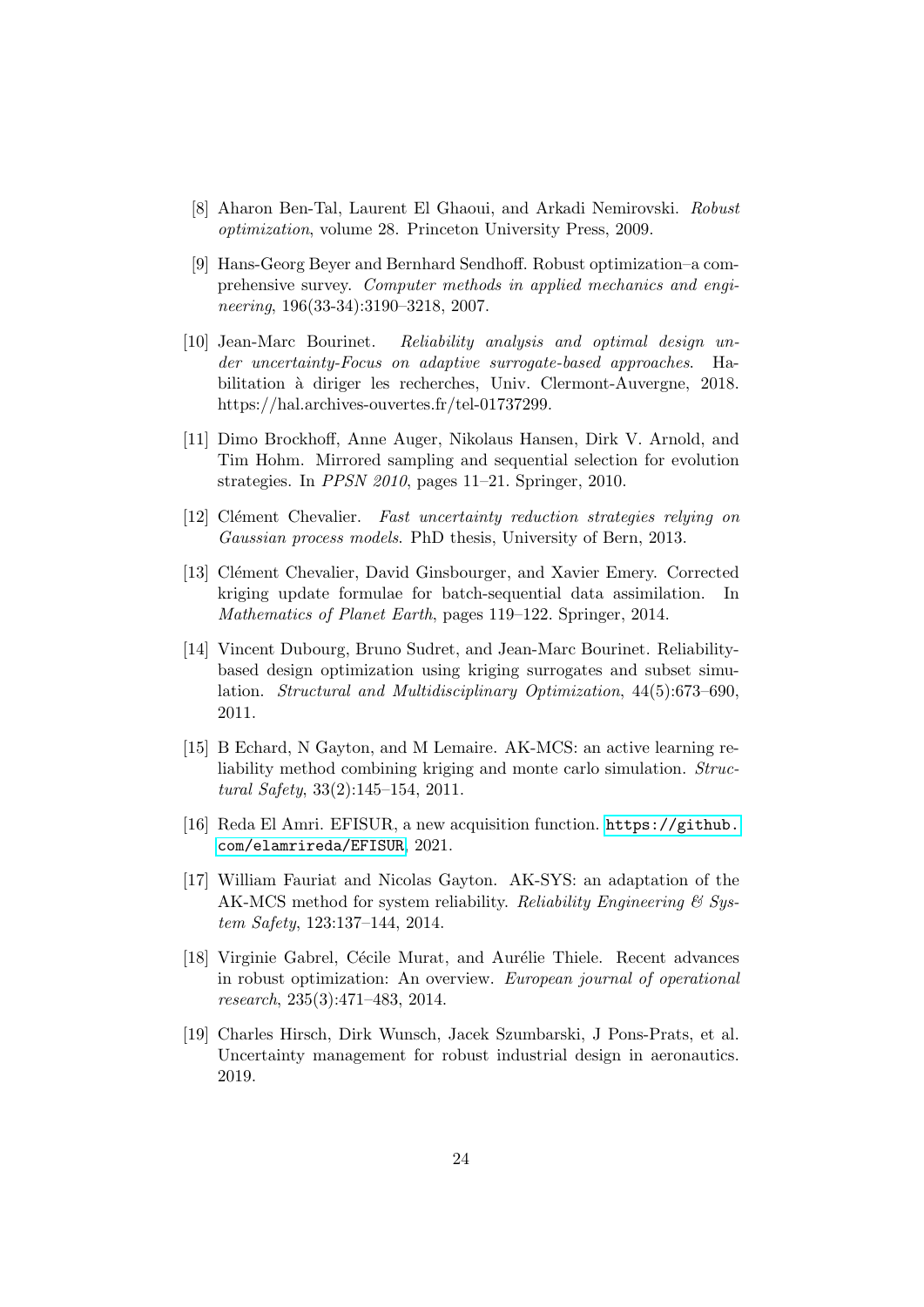- <span id="page-24-4"></span>[20] Janis Janusevskis and Rodolphe Le Riche. Simultaneous kriging-based estimation and optimization of mean response. Journal of Global Optimization, 2012. DOI 10.1007/s10898-011-9836-5.
- <span id="page-24-0"></span>[21] Jack Kiefer, Jacob Wolfowitz, et al. Stochastic estimation of the maximum of a regression function. The Annals of Mathematical Statistics, 23(3):462–466, 1952.
- <span id="page-24-1"></span>[22] Diederik P. Kingma and Jimmy Ba. Adam: A method for stochastic optimization, 2014.
- <span id="page-24-7"></span>[23] Rodolphe Le Riche. Optimization under uncertainties: an overview with a focus on Gaussian processes. Lecture at the CNRS French-German University school on Modeling and Numerical Methods for Uncertainty Quantification, cf. [https://hal.archives-ouvertes.fr/](https://hal.archives-ouvertes.fr/cel-02285533) [cel-02285533](https://hal.archives-ouvertes.fr/cel-02285533), September 2019.
- <span id="page-24-3"></span>[24] Nicholas Logothetis and Henry P Wynn. Quality through design: Experimental design, off-line quality control, and Taguchi's contributions. Oxford University Press, USA, 1989.
- <span id="page-24-2"></span>[25] Ilya Loshchilov, Marc Schoenauer, and Michèle Sebag. Self-adaptive surrogate-assisted covariance matrix adaptation evolution strategy. In Proc. of the 14th GECCO, pages 321–328. ACM, 2012.
- <span id="page-24-10"></span>[26] Maliki Moustapha and Bruno Sudret. Quantile-based optimization under uncertainties using bootstrap polynomial chaos expansions. In Proceedings of the 12th International Conference on Structural Safety and Reliability (ICOSSAR  $2017$ ), pages 1561–1569. TU Verlag, 2017.
- <span id="page-24-8"></span>[27] Maliki Moustapha, Bruno Sudret, Jean-Marc Bourinet, and Benoît Guillaume. Quantile-based optimization under uncertainties using adaptive kriging surrogate models. Structural and multidisciplinary optimization, 54(6):1403–1421, 2016.
- <span id="page-24-6"></span>[28] Arkadi Nemirovski. On safe tractable approximations of chance constraints. European Journal of Operational Research, 219(3):707–718, 2012.
- <span id="page-24-11"></span>[29] Gilles Pagès. Introduction to vector quantization and its applications for numerics. ESAIM: proceedings and surveys, 48:29–79, 2015.
- <span id="page-24-5"></span>[30] Gyung-Jin Park, Kwang-Hyeon Hwang, Tae Lee, and Kwon Hee Lee. Robust design: An overview. AIAA Journal, 44:181–191, 01 2006.
- <span id="page-24-9"></span>[31] Julien Pelamatti, Loïc Brevault, Mathieu Balesdent, El-Ghazali Talbi, and Yannick Guerin. Efficient global optimization of constrained mixed variable problems. Journal of Global Optimization, 73(3):583–613, 2019.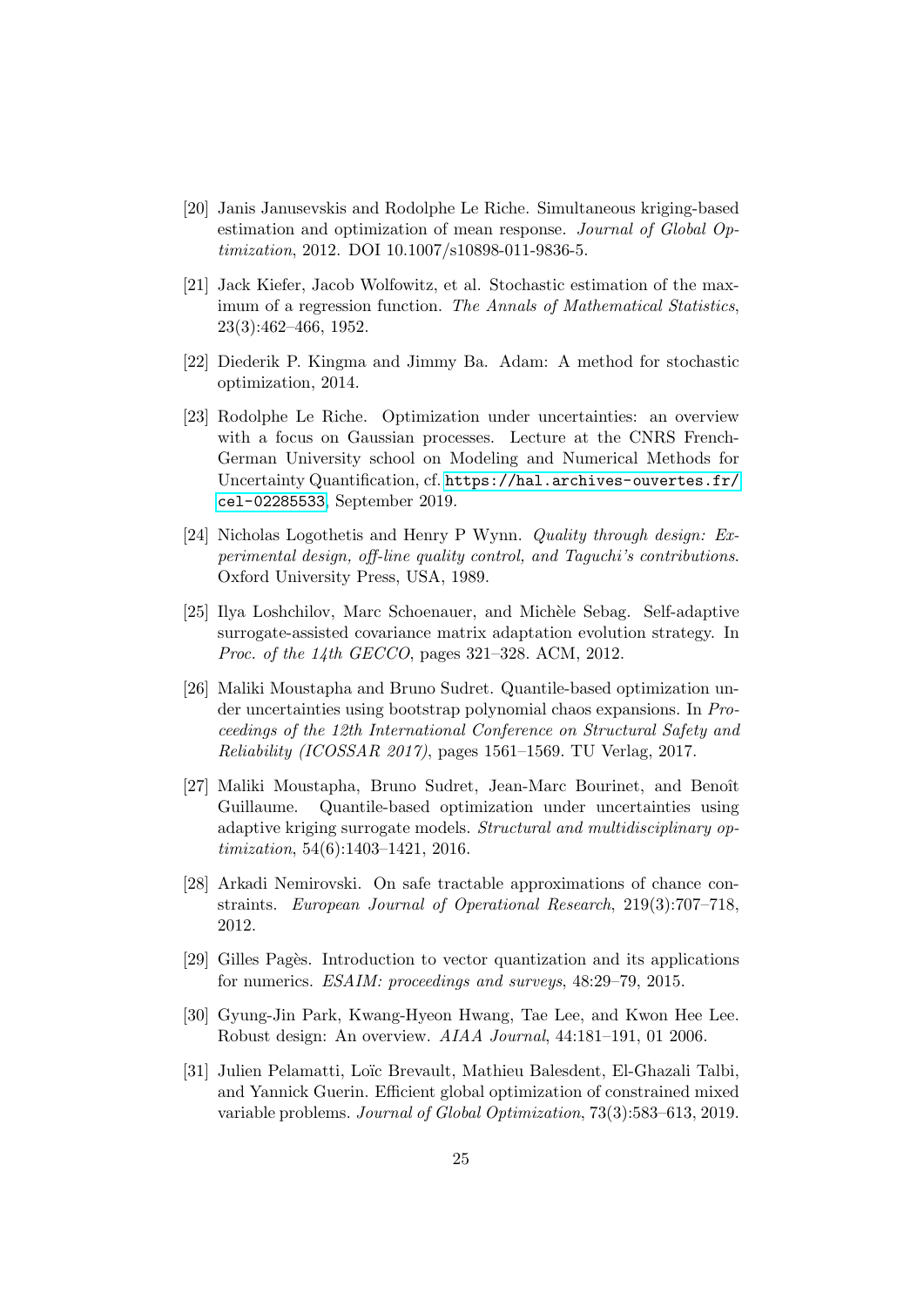- <span id="page-25-2"></span>[32] Victor Picheny. A Stepwise uncertainty reduction approach to constrained global optimization. In Samuel Kaski and Jukka Corander, editors, Proceedings of the Seventeenth International Conference on Artificial Intelligence and Statistics, volume 33 of Proceedings of Machine Learning Research, pages 787–795, Reykjavik, Iceland, 22–25 Apr 2014. PMLR.
- <span id="page-25-9"></span>[33] Michael JD Powell. A direct search optimization method that models the objective and constraint functions by linear interpolation. In Advances in optimization and numerical analysis, pages 51–67. Springer, 1994.
- <span id="page-25-8"></span>[34] Michael JD Powell. The BOBYQA algorithm for bound constrained optimization without derivatives. Cambridge NA Report NA2009/06, University of Cambridge, Cambridge, pages 26–46, 2009.
- <span id="page-25-4"></span>[35] Gilles Pujol, Rodolphe Le Riche, Olivier Roustant, and Xavier Bay. Op $timsation$  multidisciplinaire en mécanique: Réduction de modèles, robustesse, fiabilité, réalisations logicielles, chapter L'incertitude en conception: formalisation, estimation. Hermes Science Publications, Paris, 2009. (in French).
- <span id="page-25-3"></span>[36] Mélina Ribaud, Christophette Blanchet-Scalliet, Céline Helbert, and Frédéric Gillot. Robust optimization: A kriging-based multi-objective optimization approach. Reliability Engineering and System Safety, 200:106913, 2020.
- <span id="page-25-6"></span>[37] Olivier Roustant, Esperan Padonou, Yves Deville, Aloïs Clément, Guillaume Perrin, Jean Giorla, and Henri Wynn. Group kernels for gaussian process metamodels with categorical inputs. SIAM/ASA Journal on Uncertainty Quantification, 2019.
- <span id="page-25-1"></span>[38] Michael Sasena, Panos Papalambros, and Pierre Goovaerts. Global optimization of problems with disconnected feasible regions via surrogate modeling. In 9th AIAA/ISSMO Symposium on Multidisciplinary Analysis and Optimization, page 5573, 2002.
- <span id="page-25-7"></span>[39] Michael J Sasena, Panos Papalambros, and Pierre Goovaerts. Exploration of metamodeling sampling criteria for constrained global optimization. Engineering optimization, 34(3):263–278, 2002.
- <span id="page-25-0"></span>[40] Matthias Schonlau, William J Welch, and Donald R Jones. Global versus local search in constrained optimization of computer models. Lecture Notes-Monograph Series, pages 11–25, 1998.
- <span id="page-25-5"></span>[41] Gerhart I Schuëller and Hector A Jensen. Computational methods in optimization considering uncertainties–an overview. Computer Methods in Applied Mechanics and Engineering, 198(1):2–13, 2008.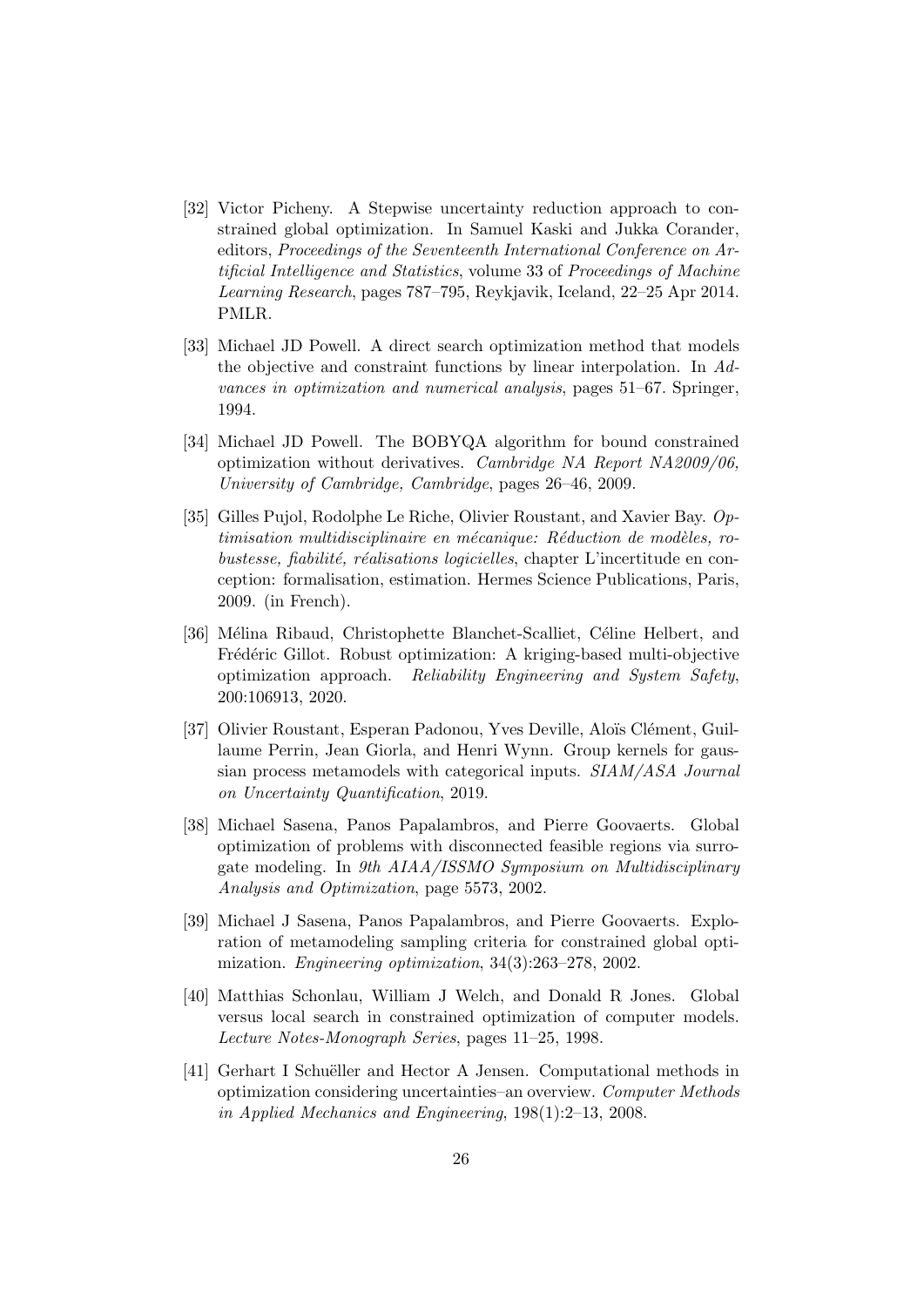- <span id="page-26-0"></span>[42] James C Spall. Introduction to stochastic search and optimization: estimation, simulation, and control, volume 65. John Wiley & Sons, 2005.
- <span id="page-26-1"></span>[43] Léonard Torossian, Aurélien Garivier, and Victor Picheny. X-armed bandits: Optimizing quantiles, CVaR and other risks. In Asian Conference on Machine Learning, pages 252–267. PMLR, 2019.
- <span id="page-26-2"></span>[44] Léonard Torossian, Victor Picheny, Robert Faivre, and Aurélien Garivier. A review on quantile regression for stochastic computer experiments. Reliability Engineering & System Safety, page 106858, 2020.
- <span id="page-26-3"></span>[45] Marcos A Valdebenito and Gerhart I Schuëller. A survey on approaches for reliability-based optimization. Structural and Multidisciplinary Optimization, 42(5):645–663, 2010.
- <span id="page-26-4"></span>[46] Miguel Munoz Zuniga, Josselin Garnier, Emmanuel Remy, and Etienne de Rocquigny. Analysis of adaptive directional stratification for the controlled estimation of rare event probabilities. Statistics and Computing, 22(3):809–821, 2012.

# A Expression of the aggregated variance sampling criterion

## <span id="page-26-5"></span>A.1 The Variance of the Improvement

We now prove the closed-form expression of the Variance of the Improvement stated in Proposition [3:](#page-10-0)

$$
\mathbb{VAR}(I(\mathbf{x})) = \mathrm{EI}(\mathbf{x}) \big(z_{\min} - m_Z(\mathbf{x}) - \mathrm{EI}(\mathbf{x})\big) + \sigma_Z^2(\mathbf{x}) \phi\bigg(\frac{z_{\min} - m_Z(\mathbf{x})}{\sigma_Z(\mathbf{x})}\bigg).
$$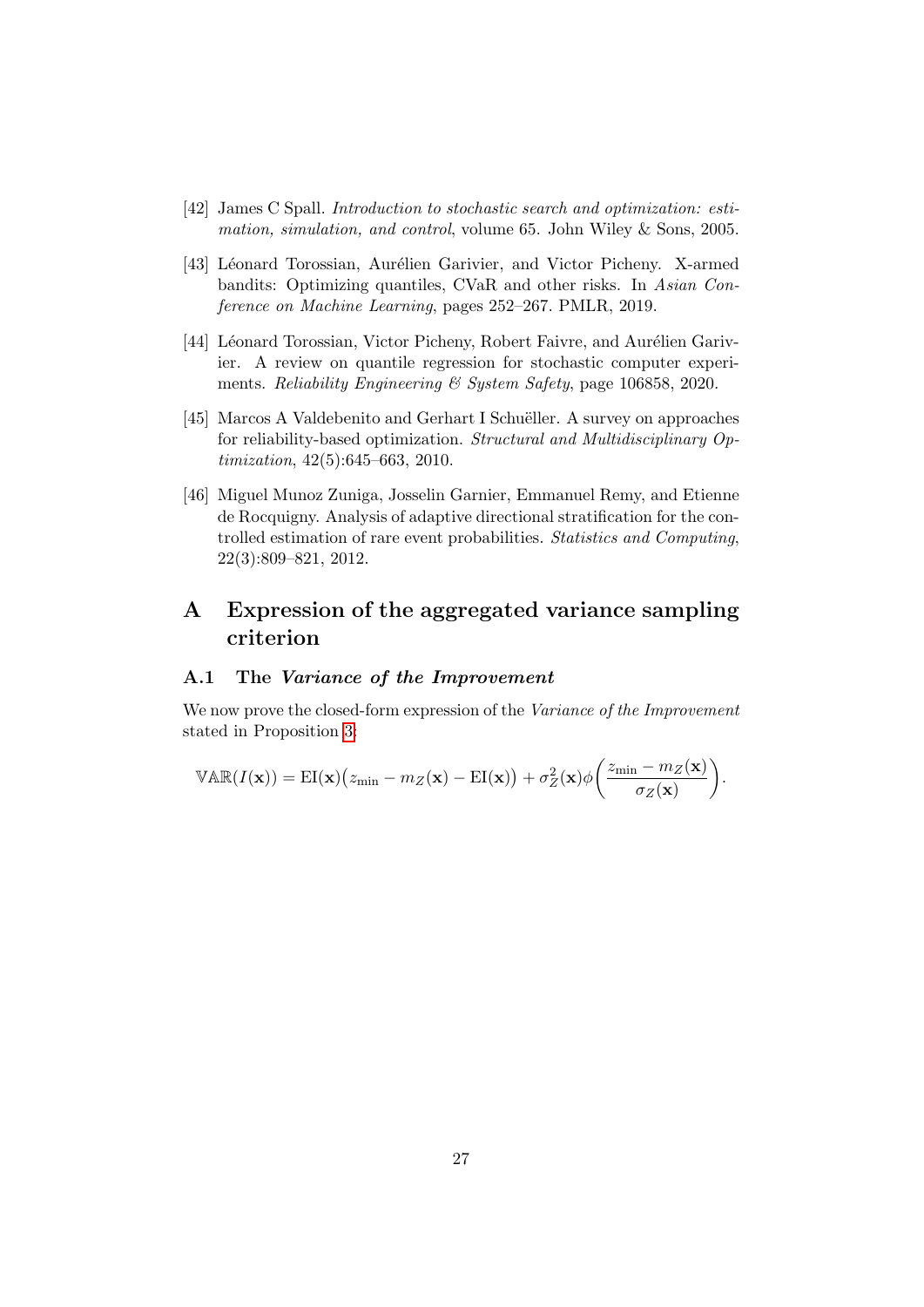Proof.

$$
VI(\mathbf{x}) = \mathbb{VAR}(I(\mathbf{x})) = \mathbb{E}[I^2(\mathbf{x})] - \mathbb{E}[I(\mathbf{x})]^2
$$
  
\n
$$
= \int_{-\infty}^{z_{\min}} (z_{\min} - z)^2 f_{\mathcal{N}(m_Z(\mathbf{x}), \sigma_Z^2(\mathbf{x}))}(z) dz - (\mathbb{E}I(\mathbf{x}))^2,
$$
  
\n
$$
= \int_{-\infty}^{z_{\min}} \frac{-m_Z(\mathbf{x})}{z(\pi_{\min} - m_Z(\mathbf{x}) - \sigma_Z(\mathbf{x}), v)^2} \phi(v) dv - (\mathbb{E}I(\mathbf{x}))^2,
$$
  
\n
$$
= \sigma_Z^2(\mathbf{x}) \int_{-\infty}^{z_{\min} - m_Z(\mathbf{x})} v^2 \phi(v) dv + (z_{\min} - m_Z(\mathbf{x}))^2 \int_{-\infty}^{z_{\min} - m_Z(\mathbf{x})} \phi(v) dv
$$
  
\n
$$
- 2\sigma_Z(\mathbf{x}) (z_{\min} - m_Z(\mathbf{x})) \int_{-\infty}^{z_{\min} - m_Z(\mathbf{x})} v\phi(v) dv - (\mathbb{E}I(\mathbf{x}))^2,
$$
  
\n
$$
= \sigma_Z^2(\mathbf{x}) \int_{-\infty}^{z_{\min} - m_Z(\mathbf{x})} v^2 \phi(v) dv + (z_{\min} - m_Z(\mathbf{x}))^2 \Phi\left(\frac{z_{\min} - m_Z(\mathbf{x})}{\sigma_Z(\mathbf{x})}\right)
$$
  
\n
$$
+ 2\sigma_Z(\mathbf{x}) (z_{\min} - m_Z(\mathbf{x})) \phi\left(\frac{z_{\min} - m_Z(\mathbf{x})}{\sigma_Z(\mathbf{x})}\right) - (\mathbb{E}I(\mathbf{x}))^2,
$$
  
\n
$$
= \sigma_Z^2(\mathbf{x}) \left( [-v\phi(v)]_{-\infty}^{z_{\min} - m_Z(\mathbf{x})} + \int_{-\infty}^{z_{\max} - m_Z(\mathbf{x})} \phi(v) dv \right)
$$
  
\n
$$
+ (z_{\min} - m_Z(\mathbf{x}))^2 \Phi\left(\frac{z_{\min} - m_Z(\mathbf{x})}{\sigma_Z(\mathbf{x})}\right) - (\mathbb{E}I(\mathbf{x}))^2,
$$
  
\n
$$
+ 2\sigma_Z(\mathbf{x})
$$

Use was made of the expression of the expected improvement, EI, Equation [\(8\)](#page-7-2). This shows that the Variance of the Improvement can be expressed in terms of PDF and CDF of  $\mathcal{N}(0, 1)$ .